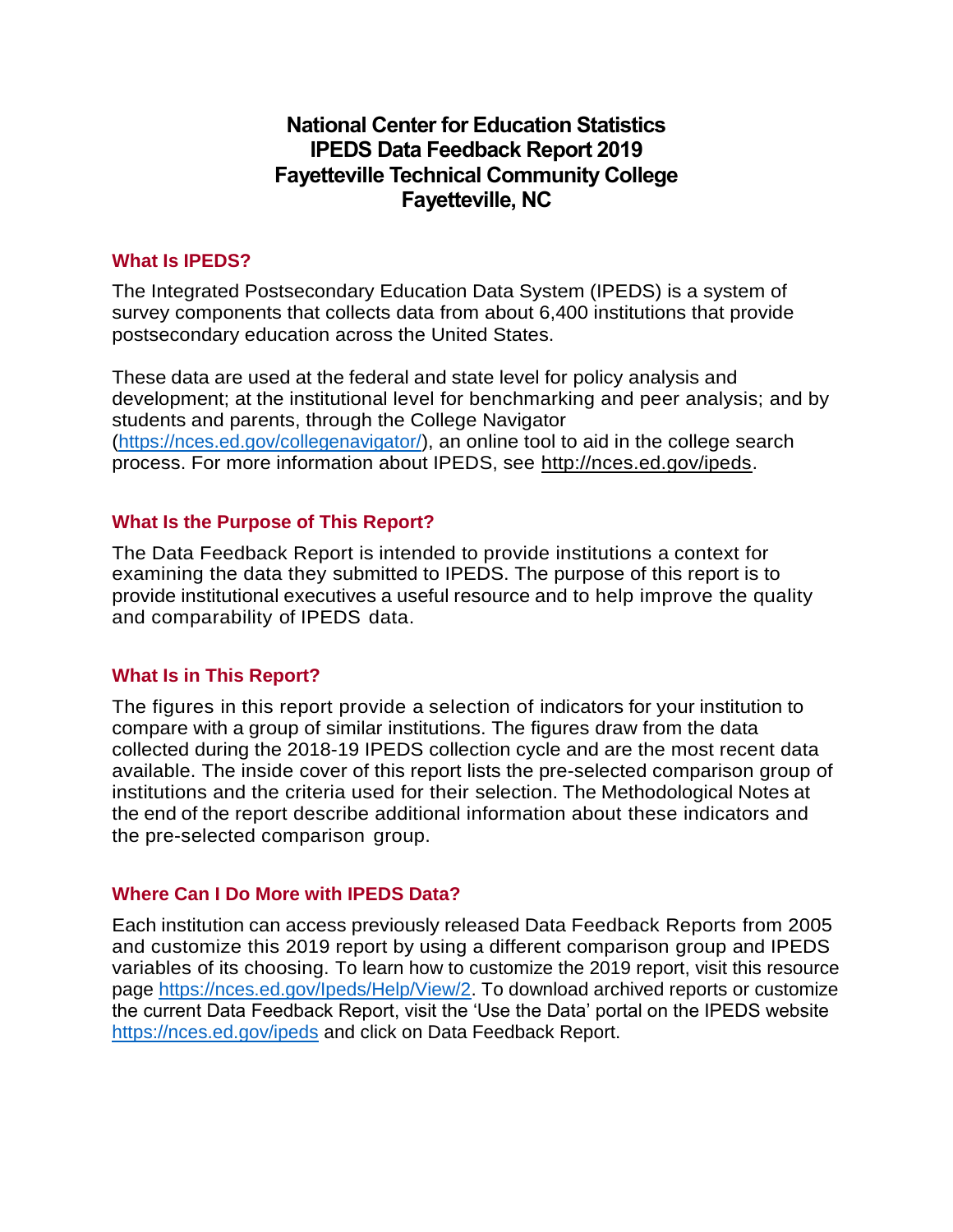## **Comparison Group**

Comparison group data are included to provide a context for interpreting your institution's statistics. If your institution did not define a custom comparison group for this report by July 13, 2019 NCES selected a comparison group for you. (In this case, the characteristics used to define the comparison group appears below.) The Customize Data Feedback Report functionality on the IPEDS Data Center at this provided link [\(http://nces.ed.gov/ipeds/datacenter/\)](http://nces.ed.gov/ipeds/datacenter/) can be used to reproduce the figures in this report using different peer groups.

Using some of your institution's characteristics, a group of comparison institutions was selected for you. The characteristics include Associate's Colleges: Mixed Transfer/Career & Technical-Mixed Traditional/Nontraditional, public and enrollment of a similar size. This comparison group includes the following 33 institutions:

- Camden County College (Blackwood, NJ)
- City College of San Francisco (San Francisco, CA)
- Coastal Alabama Community College (Bay Minette, AL)
- Community College of Allegheny County (Pittsburgh, PA)
- Compton College (Compton, CA)
- Contra Costa College (San Pablo, CA)
- Cuyahoga Community College District (Cleveland, OH)
- East Los Angeles College (Monterey Park, CA)
- East Mississippi Community College (Scooba, MS)
- Elgin Community College (Elgin, IL)
- Evergreen Valley College (San Jose, CA)
- Fresno City College (Fresno, CA)
- Hudson Valley Community College (Troy, NY)
- J Sargeant Reynolds Community College (Richmond, VA)
- Joliet Junior College (Joliet, IL)
- Kapiolani Community College (Honolulu, HI)
- Laney College (Oakland, CA)
- Lehigh Carbon Community College (Schnecksville, PA)
- Linn-Benton Community College (Albany, OR)
- Macomb Community College (Warren, MI)
- Montgomery County Community College (Blue Bell, PA)
- New Mexico State University-Dona Ana (Las Cruces, NM)
- Odessa College (Odessa, TX)
- Pearl River Community College (Poplarville, MS)
- Phoenix College (Phoenix, AZ)
- Pitt Community College (Winterville, NC)
- Saint Paul College (Saint Paul, MN)
- San Diego Miramar College (San Diego, CA)
- San Jacinto Community College (Pasadena, TX)
- San Jose City College (Dayton, OH)
- Sinclair Community College (Dayton, OH)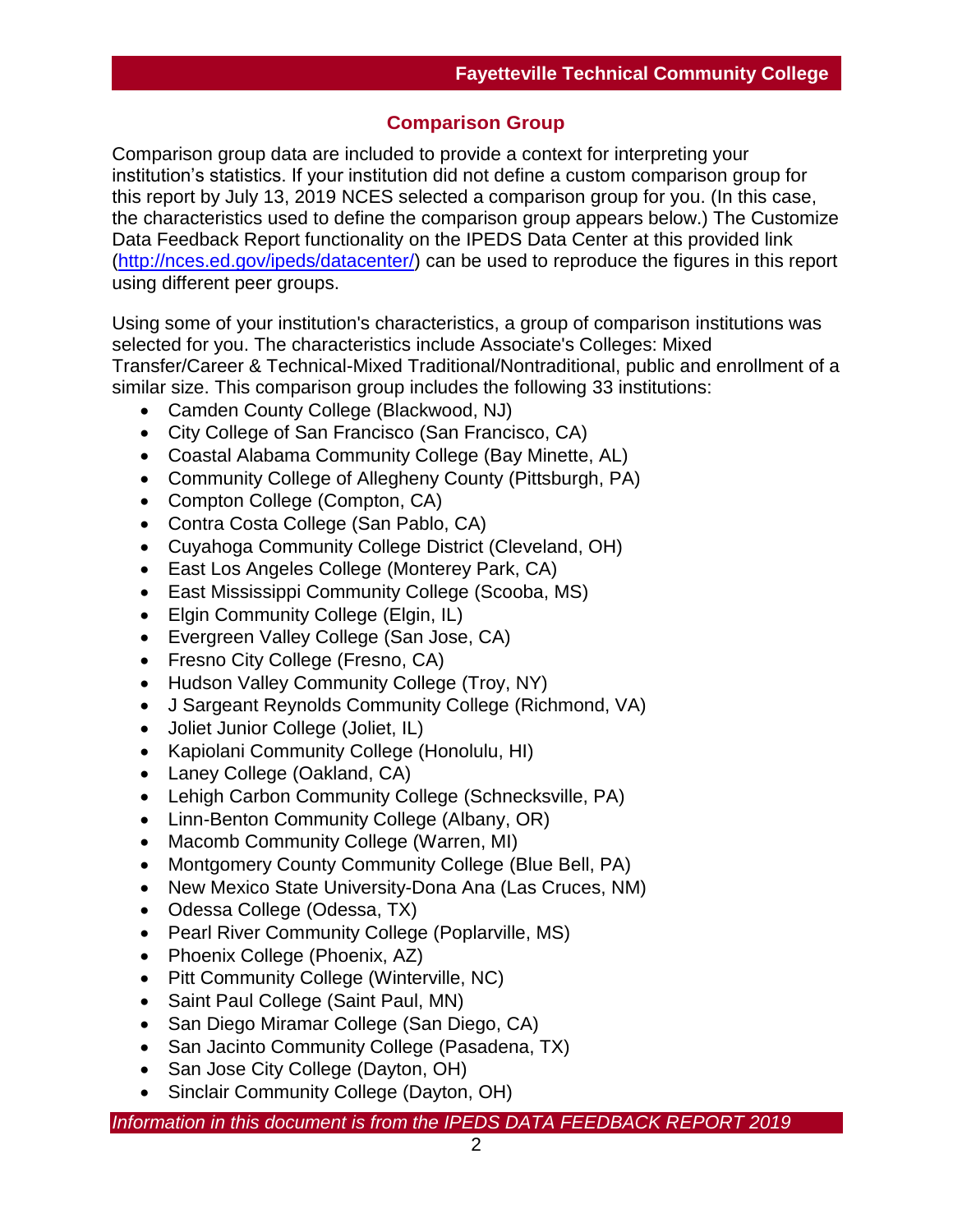- South Plains College (Levelland, TX)
- Thomas Nelson Community College (Hampton, VA)

The figures in this report have been organized and ordered into the following topic areas:

| <b>Topic</b>                                     | <b>Chart</b>                | Page(s)                 |
|--------------------------------------------------|-----------------------------|-------------------------|
| Admissions (only for non-open-admission schools) | No charts<br>applicable     | N/A                     |
| <b>Student Enrollment</b>                        | <b>Figures</b><br>$1 - 2$   | $\overline{\mathbf{4}}$ |
| <b>Awards</b>                                    | <b>Figure</b><br>3          | $\overline{5}$          |
| <b>Charges and Net Price</b>                     | <b>Figures</b><br>$4 - 5$   | $5-6$                   |
| <b>Student Financial Aid</b>                     | <b>Figures</b><br>$6 - 97$  | $6 - 8$                 |
| <b>Military Benefits*</b>                        | No charts<br>applicable     | N/A                     |
| <b>Retention and Graduation Rates</b>            | <b>Figures</b><br>$8 - 16$  | $8 - 12$                |
| <b>Finance</b>                                   | <b>Figures</b><br>$17 - 18$ | $12 - 13$               |
| <b>Staff</b>                                     | <b>Figures</b><br>$19 - 20$ | $13 - 14$               |
| Libraries*                                       | <b>Figures</b><br>$21 - 22$ | <mark>14 – 15</mark>    |

\*These figures only appear in customized Data Feedback Reports (DFR), which are available through Use the Data portal on the IPEDS website.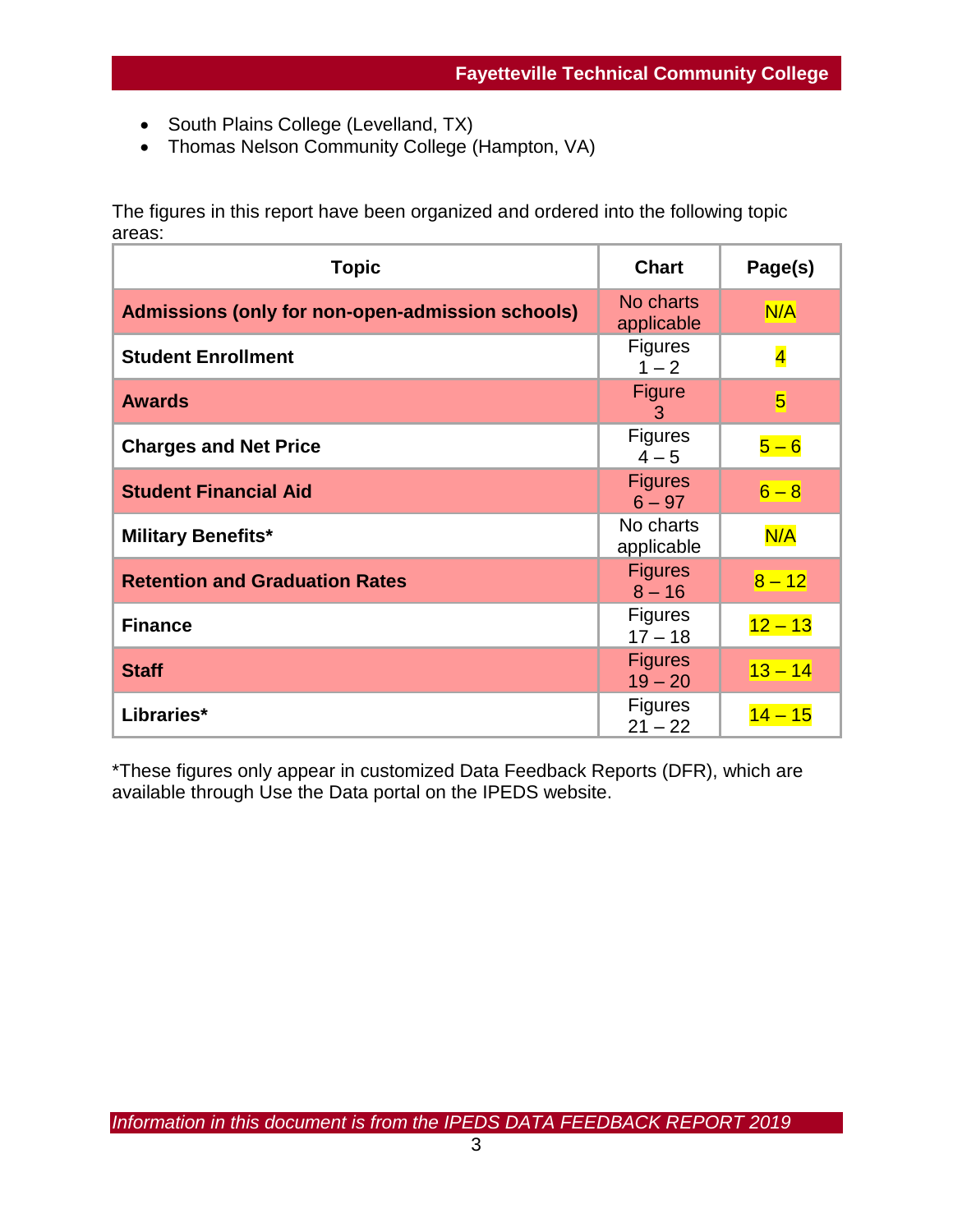| <b>Race/Ethnicity</b>                            | <b>FTCC</b> | Comparison<br><b>Group Median</b><br>$(N=33)$ |
|--------------------------------------------------|-------------|-----------------------------------------------|
| American Indian or Alaska Native                 | 2%          | $0\%$                                         |
| Asian                                            | 2%          | 5%                                            |
| <b>Black or African American</b>                 | 37%         | 11%                                           |
| Hispanic/Latino                                  | 12%         | 23%                                           |
| <b>Native Hawaiian or other Pacific Islander</b> | 0%          | $0\%$                                         |
| <b>White</b>                                     | 36%         | 44%                                           |
| Two or more races                                | 5%          | 3%                                            |
| <b>Race/ethnicity unknown</b>                    | 4%          | 3%                                            |
| <b>Nonresident alien</b>                         | 1%          | $1\%$                                         |
| Women                                            | 59%         | 57%                                           |

**Figure 1. Percent of all students enrolled, by race/ethnicity, and percent of students who are women: Fall 2018**

**NOTE:** For more information about disaggregation of data by race and ethnicity, see the Methodological Notes. Median values for the comparison group will not add to 100%. See "Use of Median Values for Comparison Group" for how median values are determined. N is the number of institutions in the comparison group. **Source:** U.S. Department of Education, National Center for Education Statistics, Integrated Postsecondary Education Data System (IPEDS): Spring 2019, Fall Enrollment component.

| Figure 2. Unduplicated 12-month headcount (2017-18), total FTE enrollment (2017- |  |
|----------------------------------------------------------------------------------|--|
| 18), and full- and part-time fall enrollment (Fall 2018)                         |  |

| <b>Enrollment Measure</b>        | <b>FTCC</b> | Comparison<br><b>Group Median</b><br>$(N=33)$ |
|----------------------------------|-------------|-----------------------------------------------|
| Unduplicated headcount - total   | 18,684      | 14,665                                        |
| <b>Total FTE enrollment</b>      | 9,608       | 6,396                                         |
| <b>Full-time fall enrollment</b> | 4,509       | 3.165                                         |
| <b>Part-time fall enrollment</b> | 7,025       | 6,284                                         |

**NOTE:** For details on calculating full-time equivalent (FTE) enrollment, see Calculating FTE in the Methodological Notes. N is the number of institutions in the comparison group.

**SOURCE**: U.S. Department of Education, National Center for Education Statistics, Integrated Postsecondary Education Data System (IPEDS): Fall 2018, 12-month Enrollment component and Spring 2019, Fall Enrollment component.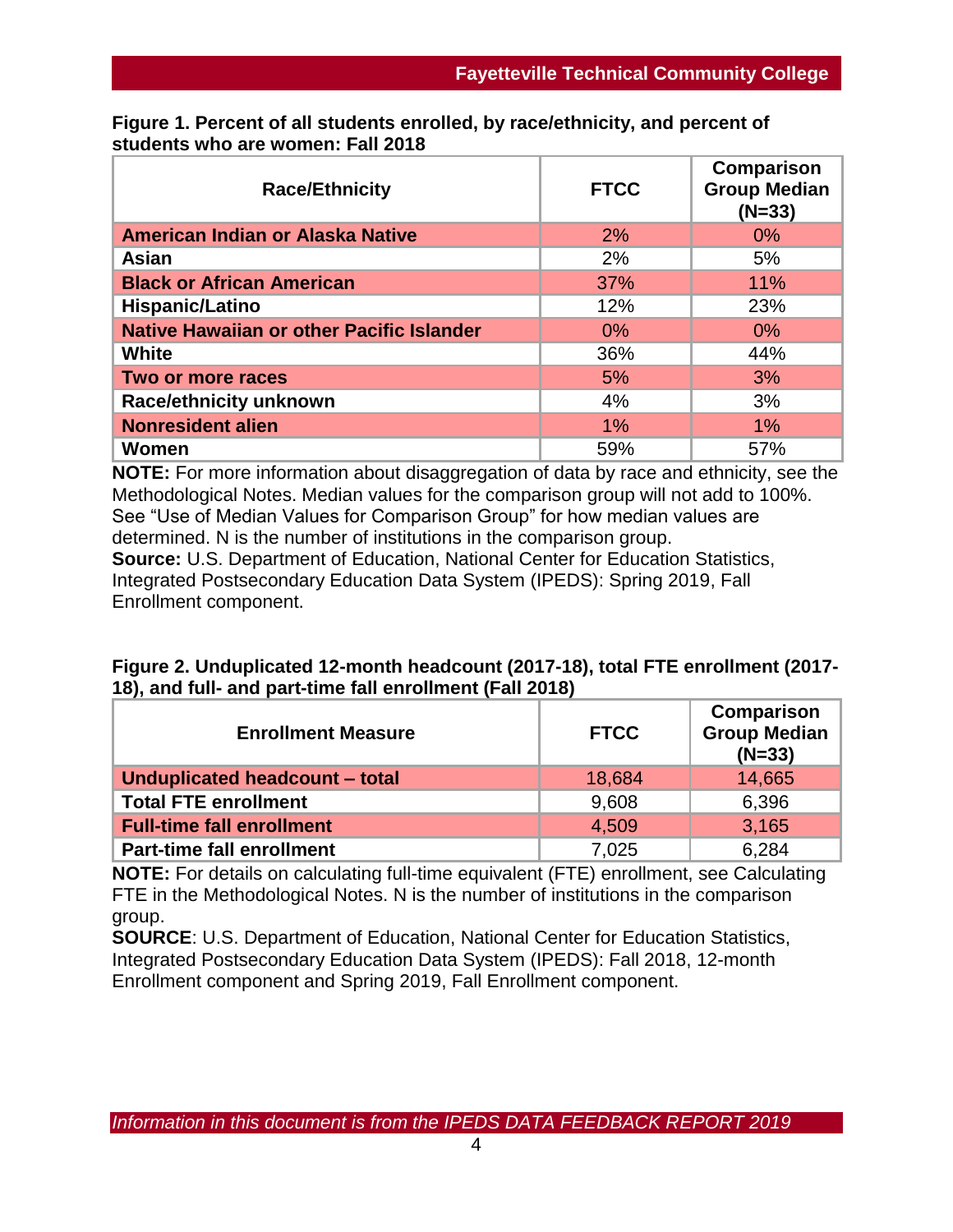|         | Figure 3. Number of subbaccalaureate degrees and certificates awarded, by level: |  |  |
|---------|----------------------------------------------------------------------------------|--|--|
| 2017-18 |                                                                                  |  |  |

| <b>Levels of Award</b>                           | <b>FTCC</b> | <b>Comparison</b><br><b>Group Median</b><br>$(N=33)$ |
|--------------------------------------------------|-------------|------------------------------------------------------|
| Associate's                                      | 1,723       | 1,058                                                |
| Certificates of at least 2 but less than 4 years |             |                                                      |
| Certificates of at least 1 but less than 2 years | 171         | 288                                                  |
| Certificates of less than 1 year                 | 1.894       | 276                                                  |

**NOTE:** N is the number of institutions in the comparison group. **SOURCE:** U.S. Department of Education, National Center for Education Statistics, Integrated Postsecondary Education Data System (IPEDS): Fall 2018, Completions component.

## **Figure 4. Academic year tuition and required fees for full-time, first-time degree/certificate-seeking undergraduates: 2015-16 to 2018-19**

| <b>Academic Year</b> | <b>FTCC</b> | Comparison<br><b>Group Median</b><br>$(N=33)$ |
|----------------------|-------------|-----------------------------------------------|
| 2018-19              | \$2,544     | \$3,144                                       |
| 2017-18              | \$2,528     | \$3,084                                       |
| 2016-17              | \$2,528     | \$2,840                                       |
| 2015-16              | \$2,394     | \$2,840                                       |

**NOTE:** The tuition and required fees shown here are the lowest reported from the categories of in-district, in-state, and out-of-state. N is the number of institutions in the comparison group.

**SOURCE:** U.S. Department of Education, National Center for Education Statistics, Integrated Postsecondary Education Data System (IPEDS): Fall 2018, Institutional Characteristics component.

## **Figure 5. Average net price of attendance for full-time, first-time degree/certificate-seeking undergraduate students, who were awarded grant or scholarship aid: 2015-16 to 2017-18**

| <b>Academic Year</b> | <b>FTCC</b> | Comparison<br><b>Group Median</b><br>$(N=33)$ |
|----------------------|-------------|-----------------------------------------------|
| 2017-18              | \$6,482     | \$7,412                                       |
| 2016-17              | \$7,413     | \$7,185                                       |
| 2015-16              | \$3,157     | \$7,039                                       |

**NOTE:** Average net price is for full-time, first-time degree/certificate-seeking undergraduate students and is generated by subtracting the average amount of federal,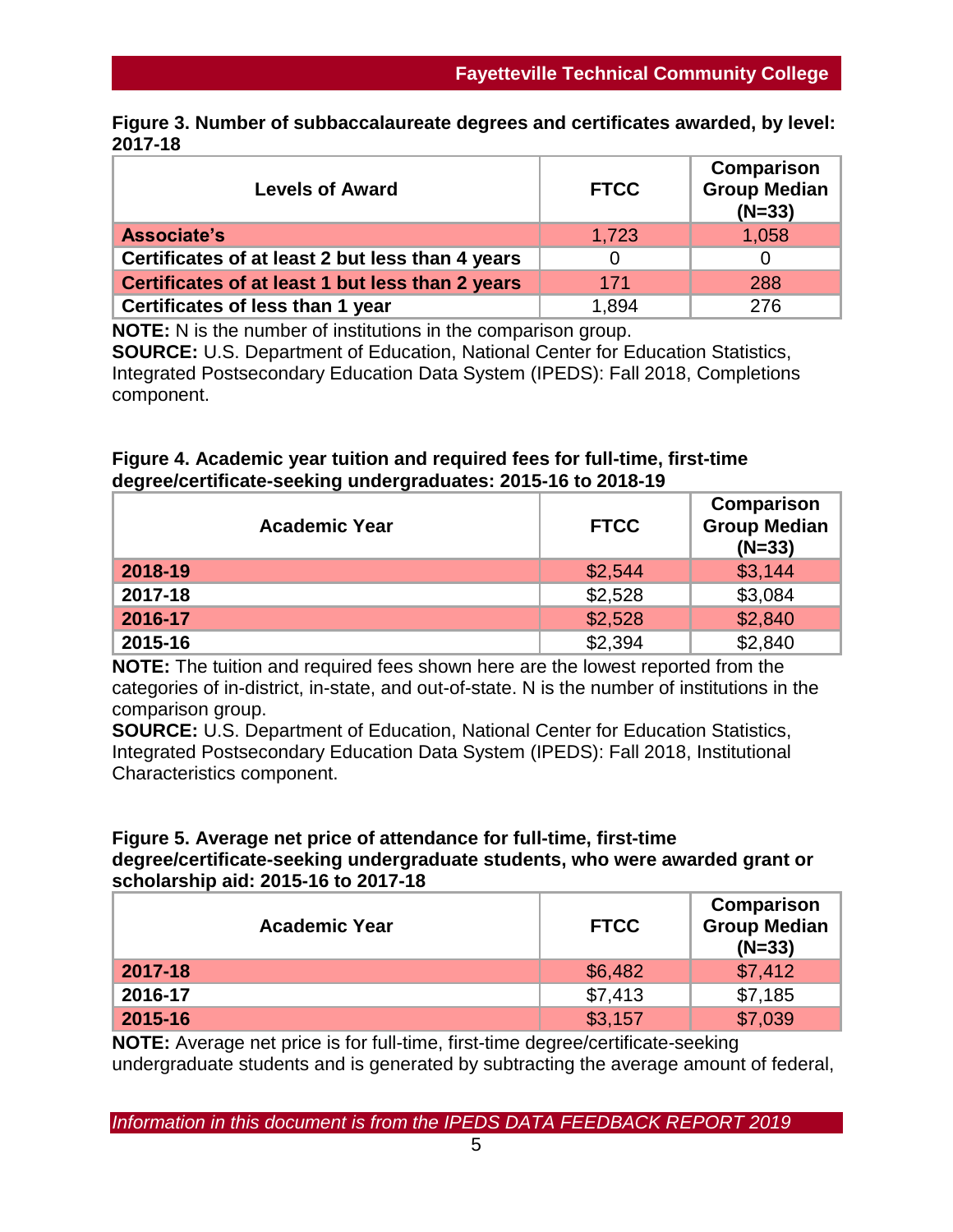state/local government, and institutional grant and scholarship awarded aid from the total cost of attendance. Total cost of attendance is the sum of published tuition and required fees, books and supplies, and the average room and board and other expenses. For details, see the Methodological Notes. N is the number of institutions in the comparison group.

**SOURCE:** U.S. Department of Education, National Center for Education Statistics, Integrated Postsecondary Education Data System (IPEDS): Fall 2018, Institutional Characteristics component and Winter 2018-19, Student Financial Aid component.

**Figure 6. Percent of full-time, first-time degree/certificate-seeking undergraduate students who were awarded grant or scholarship aid from the federal government, state/local government, or the institution, or loans, by type of aid: 2017-18**

| <b>Type of Aid</b>          | <b>FTCC</b> | <b>Comparison</b><br><b>Group Median</b><br>$(N=33)$ |
|-----------------------------|-------------|------------------------------------------------------|
| Any grant aid               | 73%         | 65%                                                  |
| <b>Federal grants</b>       | 67%         | 48%                                                  |
| <b>Pell grants</b>          | 67%         | 48%                                                  |
| <b>State/local grants</b>   | 12%         | 25%                                                  |
| <b>Institutional grants</b> | 10%         | 9%                                                   |
| Any loans                   | 54%         | 14%                                                  |
| <b>Federal loans</b>        | 54%         | 14%                                                  |
| <b>Other loans</b>          | 0%          | 0%                                                   |

**NOTE:** Any grant aid above includes grant or scholarship aid awarded from the federal government, state/local government, or the institution. Federal grants include Pell grants and other federal grants. Any loans include federal loans and other loans awarded to students. For details on how students are counted for financial aid reporting, see Cohort Determination in the Methodological Notes. N is the number of institutions in the comparison group.

**SOURCE:** U.S. Department of Education, National Center for Education Statistics, Integrated Postsecondary Education Data System (IPEDS): Winter 2018-19, Student Financial Aid component.

**Figure 7. Average amounts of awarded grant or scholarship aid from the federal government, state/local government, or the institution, or loans awarded to fulltime, first-time degree/certificate-seeking undergraduate students, by type of aid: 2017-18**

| <b>Type of Aid</b>           | <b>FTCC</b> | Comparison<br>Group Median |
|------------------------------|-------------|----------------------------|
| Any grant aid (N=33)         | \$5,093     | \$5,045                    |
| <b>Federal grants (N=33)</b> | \$4,964     | \$4.770                    |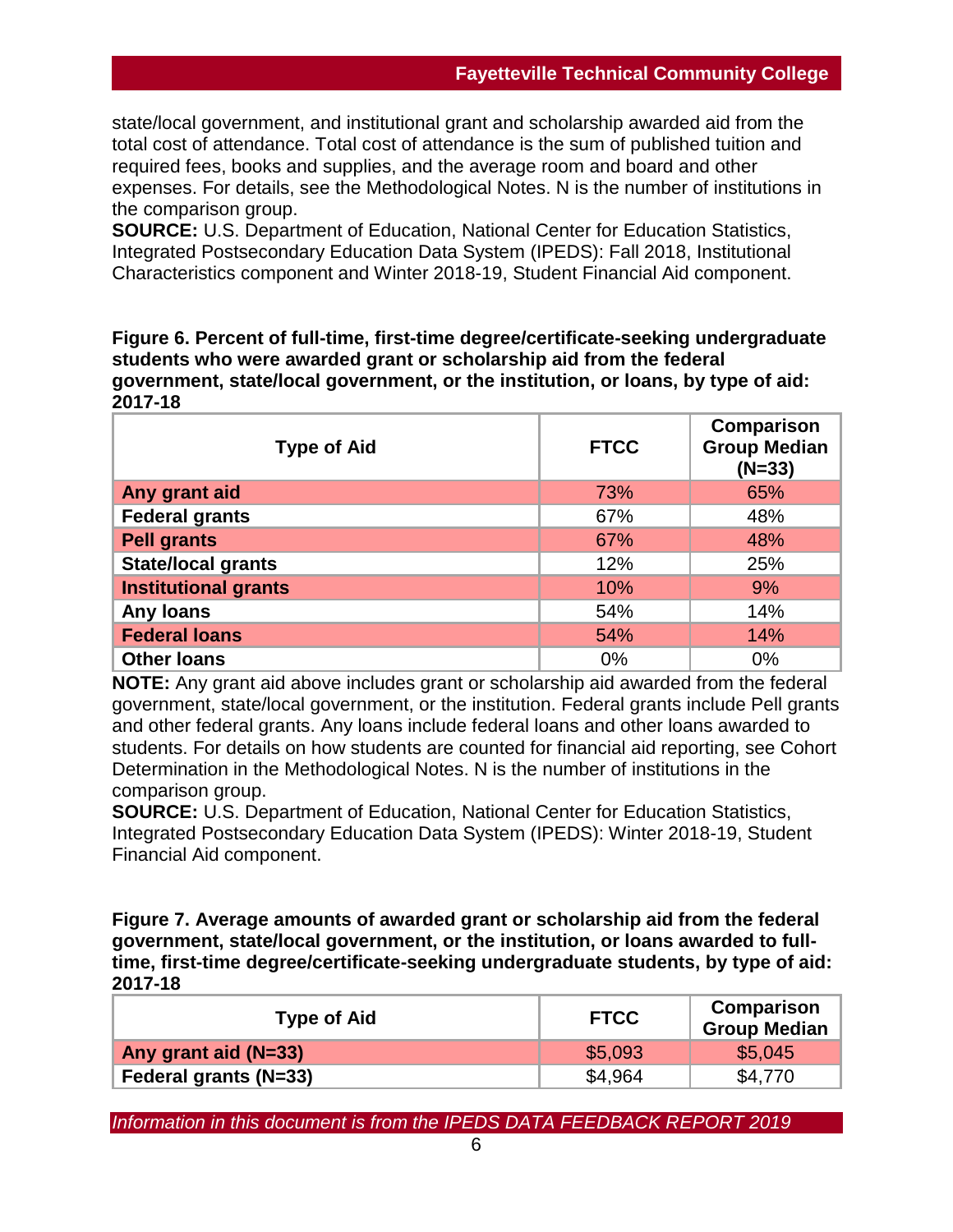| <b>Type of Aid</b>                 | <b>FTCC</b> | Comparison<br><b>Group Median</b> |
|------------------------------------|-------------|-----------------------------------|
| Pell grants (N=33)                 | \$4,937     | \$4,685                           |
| State/local grants (N=32)          | \$1,670     | \$1,609                           |
| <b>Institutional grants (N=28)</b> | \$1,707     | \$1,660                           |
| Any Ioans (N=30)                   | \$5,606     | \$4,640                           |
| <b>Federal loans (N=30)</b>        | \$5,606     | \$4,507                           |
| Other Ioans (N=10)                 | \$0         | \$5,997                           |

**NOTE:** Any grant aid above includes grant or scholarship aid awarded from the federal government, state/local government, or the institution. Federal grants include Pell grants and other federal grants. Any loans include federal loans and other loans awarded to students. Average amounts of aid were calculated by dividing the total aid awarded by the total number of recipients in each institution. N is the number of institutions in the comparison group.

**SOURCE:** U.S. Department of Education, National Center for Education Statistics, Integrated Postsecondary Education Data System (IPEDS): Winter 2018-19, Student Financial Aid component.

## **Figure 8. Retention rates of full-time, first-time degree/certificate seeking students: Fall 2017 cohort**

| <b>Attendance Level</b>         | <b>FTCC</b> | Comparison<br><b>Group Median</b><br>$(N=33)$ |
|---------------------------------|-------------|-----------------------------------------------|
| <b>Full-time retention rate</b> | 55%         | 62%                                           |
| <b>Part-time retention rate</b> | 44%         | 43%                                           |

**NOTE:** Retention rates are measured from the fall of first enrollment to the following fall. Academic reporting institutions report retention data as of the institution's official fall reporting date or as of October 15, 2017. Program reporters determine the cohort with enrollment any time between August 1-October 31, 2017 and retention based on August 1, 2018. For more details, see the Methodological Notes. N is the number of institutions in the comparison group.

**SOURCE:** U.S. Department of Education, National Center for Education Statistics, Integrated Postsecondary Education Data System (IPEDS): Spring 2019, Fall Enrollment component.

## **Figure 9. Graduation and transfer-out rates of full-time, first-time degree/certificate-seeking undergraduates within 150% of normal time to program completion: 2015 cohort**

| $(N=33)$                                      | <b>Measure</b> | <b>Group Median</b><br><b>FTCC</b> |
|-----------------------------------------------|----------------|------------------------------------|
| <b>Graduation rate, Overall</b><br>22%<br>20% |                |                                    |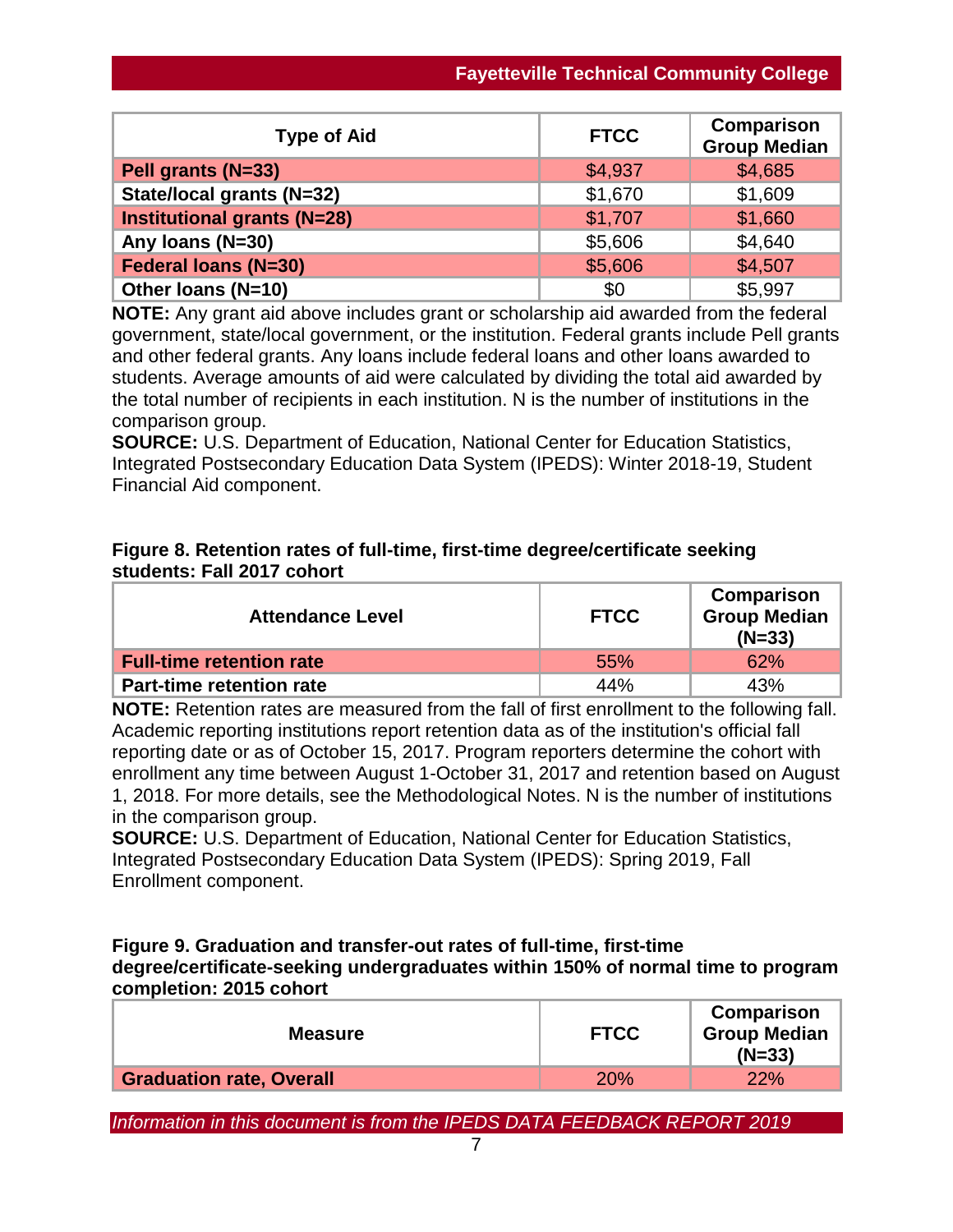| <b>Measure</b>           | <b>FTCC</b> | Comparison<br><b>Group Median</b><br>$(N=33)$ |
|--------------------------|-------------|-----------------------------------------------|
| <b>Transfer-out rate</b> | 20%         | 18%                                           |

**NOTE:** Graduation rate cohort includes all full-time, first-time degree/certificate-seeking undergraduate students. Graduation and transfer-out rates are the Student Right-to-Know rates. Only institutions with mission to prepare students to transfer are required to report transfer out. For more details, see the Methodological Notes. N is the number of institutions in the comparison group.

**SOURCE:** U.S. Department of Education, National Center for Education Statistics, Integrated Postsecondary Education Data System (IPEDS): Winter 2018-19, Graduation Rates component.

## **Figure 10. Graduation rates of full-time, first-time degree/certificate-seeking undergraduates within 150% of normal time to program completion, by race/ethnicity: 2015 cohort**

| <b>Race/Ethnicity</b>                            | <b>FTCC</b> | <b>Comparison</b><br>Group<br><b>Median</b> |
|--------------------------------------------------|-------------|---------------------------------------------|
| <b>Graduation rate, Overall (N=33)</b>           | 20%         | 22%                                         |
| American Indian or Alaska Native (N=30)          | 6%          | 15%                                         |
| Asian $(N=33)$                                   | 25%         | <b>27%</b>                                  |
| <b>Black or African American (N=33)</b>          | 14%         | 13%                                         |
| <b>Hispanic/Latino (N=33)</b>                    | 19%         | 22%                                         |
| Native Hawaiian or other Pacific Islander (N=23) | $0\%$       | 8%                                          |
| White $(N=33)$                                   | 26%         | 26%                                         |
| Two or more races (N=29)                         | 14%         | 18%                                         |
| Race/ethnicity unknown (N=32)                    | 31%         | 25%                                         |
| Nonresident alien (N=29)                         | $0\%$       | 32%                                         |

**NOTE:** For more information about disaggregation of data by race and ethnicity, see the Methodological Notes. The graduation rates are the Student Right-to-Know (SRK) rates. Median values for the comparison group will not add to 100%. N is the number of institutions in the comparison group.

**SOURCE:** U.S. Department of Education, National Center for Education Statistics, Integrated Postsecondary Education Data System (IPEDS): Winter 2018-19, Graduation Rates component.

**Figure 11. Graduation rates of full-time, first-time degree/certificate-seeking undergraduates within 150% of normal time to program completion, by type of aid: 2015 cohort**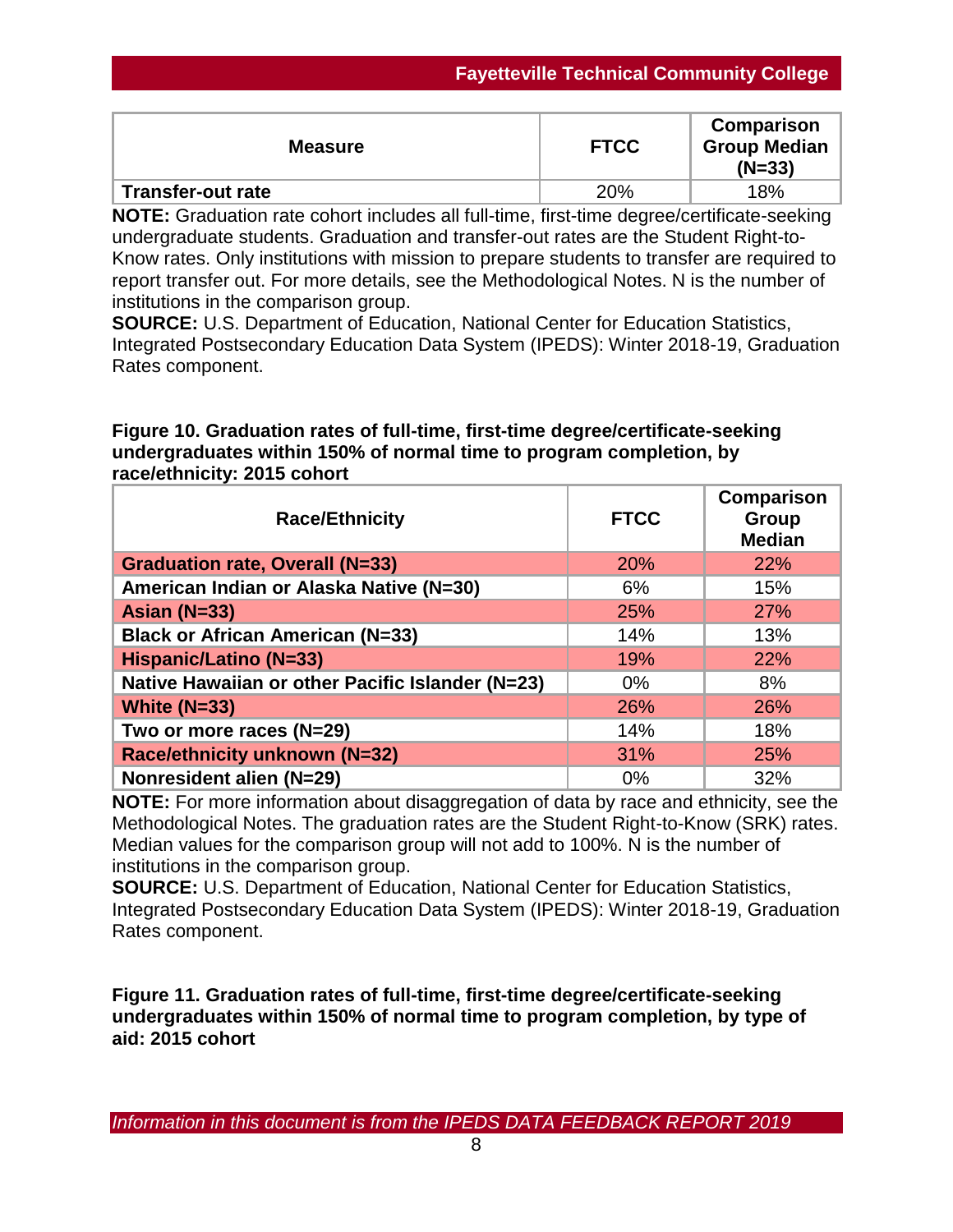| <b>Student Aid</b>                                | <b>FTCC</b> | Comparison<br><b>Group Median</b> |
|---------------------------------------------------|-------------|-----------------------------------|
| Pell grant (N=33)                                 | <b>20%</b>  | <b>20%</b>                        |
| Stafford Ioan (N=30)                              | 24%         | 24%                               |
| <b>Neither Pell grant or Stafford Ioan (N=33)</b> | 15%         | <b>27%</b>                        |

**NOTE:** Graduation rate cohort includes all full-time, first-time degree/certificate-seeking undergraduate students. Data were collected on those students, who at entry of the cohort, were awarded a Pell Grant and students who were awarded a Subsidized Stafford loan, but did not receive a Pell Grant. Graduation rates are the Student Rightto-Know rates. Only institutions with mission to prepare students to transfer are required to report transfer out. For more details, see the Methodological Notes. N is the number of institutions in the comparison group.

SOURCE: U.S. Department of Education, National Center for Education Statistics, Integrated Postsecondary Education Data System (IPEDS): Winter 2018-19, Graduation Rates component.

## **Figure 12. Graduation rates of full-time, first-time degree/certificate-seeking undergraduates within normal time, and 150% and 200% of normal time to completion: 2014 cohort**

| <b>Time to Program Completion</b> | <b>FTCC</b> | Comparison<br><b>Group Median</b><br>$(N=33)$ |
|-----------------------------------|-------------|-----------------------------------------------|
| <b>Normal time</b>                | 12%         | 9%                                            |
| 150% of normal time               | 18%         | <b>20%</b>                                    |
| 200% of normal time               | 19%         | <b>28%</b>                                    |

**NOTE:** The 150% graduation rate is the Student Right-to-Know (SRK) rates; the Normal time and 200% rates are calculated using the same methodology. For details, see the Methodological Notes. N is the number of institutions in the comparison group. **SOURCE:** U.S. Department of Education, National Center for Education Statistics, Integrated Postsecondary Education Data System (IPEDS): Winter 2018-19, 200% Graduation Rates component.

## **Figure 13. Award and enrollment rates of first-time, full-time, degree/certificateseeking undergraduates after 8 years of entry, by Pell status: 2010-11 cohort**

| <b>Pell Status and</b><br><b>Completion &amp; Enrollment Measures</b> | <b>FTCC</b> | Comparison<br><b>Group Median</b><br>$(N=33)$ |
|-----------------------------------------------------------------------|-------------|-----------------------------------------------|
| Pell - Received award in 4 years                                      | 18%         | 20%                                           |
| Pell - Received award in 6 years                                      | 27%         | 25%                                           |
| Pell - Received award in 8 years                                      | 32%         | <b>27%</b>                                    |
| Pell - Still enrolled at same institution                             | 4%          | 2%                                            |
| <b>Pell - Enrolled at another institution</b>                         | 53%         | 27%                                           |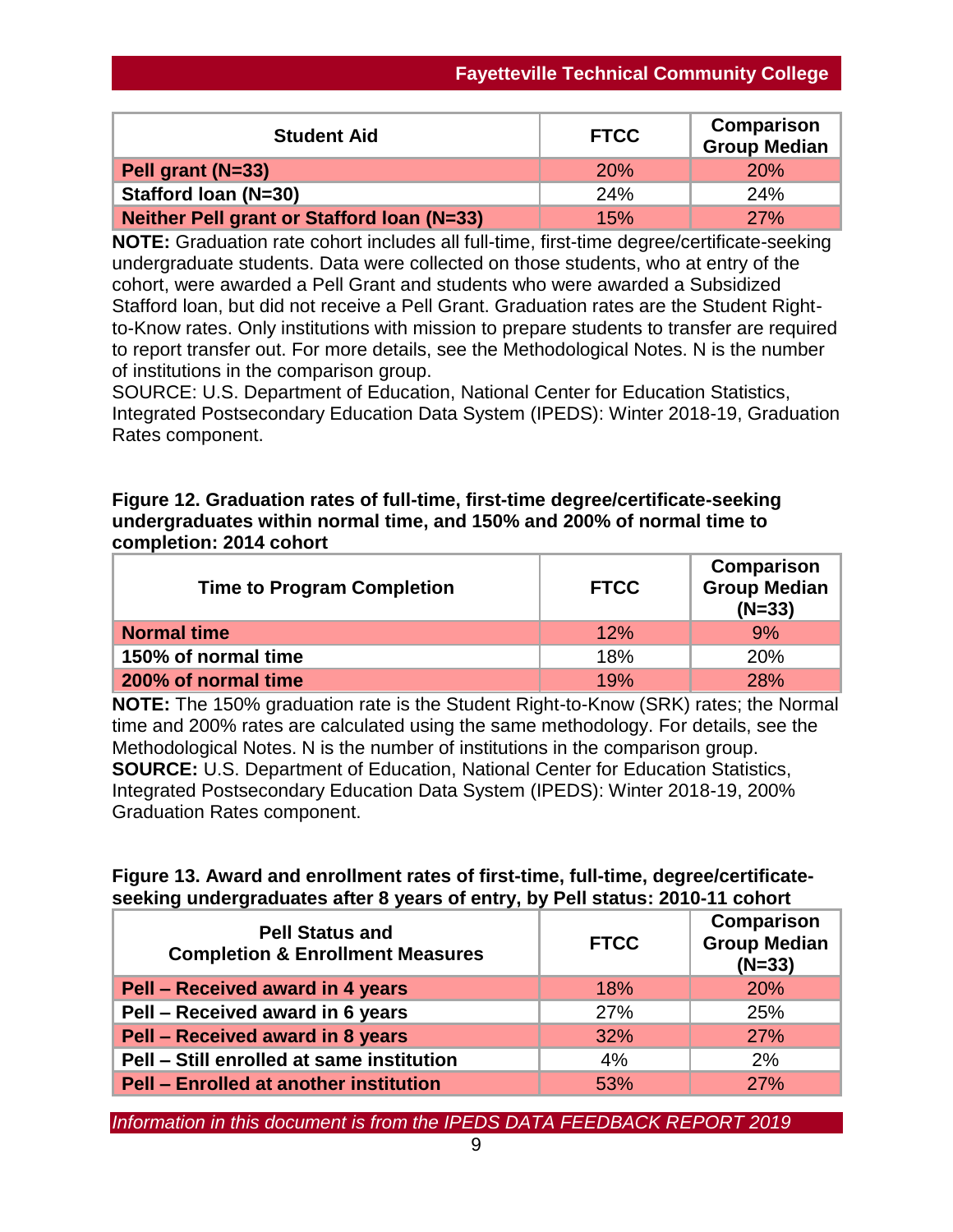| <b>Pell Status and</b><br><b>Completion &amp; Enrollment Measures</b> | <b>FTCC</b> | Comparison<br><b>Group Median</b><br>$(N=33)$ |
|-----------------------------------------------------------------------|-------------|-----------------------------------------------|
| Non-Pell – Received award in 4 years                                  | 14%         | 23%                                           |
| Non-Pell - Received award in 6 years                                  | 18%         | 28%                                           |
| Non-Pell - Received award in 8 years                                  | 20%         | 30%                                           |
| Non-Pell - Still enrolled at same institution                         | 2%          | 1%                                            |
| Non-Pell - Enrolled at another institution                            | 37%         | 27%                                           |

**NOTE:** Award measures are based on the highest award received after 8 years of entry and enrollment measures are based on student who did not received an award after 8 years of entry. Student cohorts (i.e., First-time, full-time; First-time, part-time; Non-firsttime, full-time; and Non-first-time, part-time) are degree/certificate-seeking undergraduate students who entered the institution between July 1, 2010-June 30, 2011. Pell recipients are students with demonstrated financial need. For more details, see the Methodological Notes. N is the number of institutions in the comparison group. **SOURCE:** U.S. Department of Education, National Center for Education Statistics, Integrated Postsecondary Education Data System (IPEDS): Winter 2018-19, Outcome Measures component.

|  |  | Figure 14. Award and enrollment rates of first-time, part-time, degree/certificate- |  |
|--|--|-------------------------------------------------------------------------------------|--|
|  |  | seeking undergraduates after 8 years of entry, by Pell status: 2010-11 cohort       |  |

| <b>Pell Status and</b><br><b>Completion &amp; Enrollment Measures</b> | <b>FTCC</b> | <b>Comparison</b><br><b>Group Median</b><br>$(N=33)$ |
|-----------------------------------------------------------------------|-------------|------------------------------------------------------|
| Pell - Received award in 4 years                                      | 21%         | 10%                                                  |
| Pell - Received award in 6 years                                      | 27%         | 15%                                                  |
| Pell - Received award in 8 years                                      | 30%         | 18%                                                  |
| Pell - Still enrolled at same institution                             | 2%          | 2%                                                   |
| <b>Pell - Enrolled at another institution</b>                         | 3%          | 22%                                                  |
| Non-Pell - Received award in 4 years                                  | 12%         | 9%                                                   |
| Non-Pell - Received award in 6 years                                  | 16%         | 12%                                                  |
| Non-Pell - Received award in 8 years                                  | 18%         | 14%                                                  |
| Non-Pell - Still enrolled at same institution                         | 2%          | 2%                                                   |
| Non-Pell - Enrolled at another institution                            | 16%         | 26%                                                  |

**NOTE:** Award measures are based on the highest award received after 8 years of entry and enrollment measures are based on student who did not received an award after 8 years of entry. Student cohorts (i.e., First-time, full-time; First-time, part-time; Non-firsttime, full-time; and Non-first-time, part-time) are degree/certificate-seeking undergraduate students who entered the institution between July 1, 2010-June 30, 2011. Pell recipients are students with demonstrated financial need. For more details, see the Methodological Notes. N is the number of institutions in the comparison group.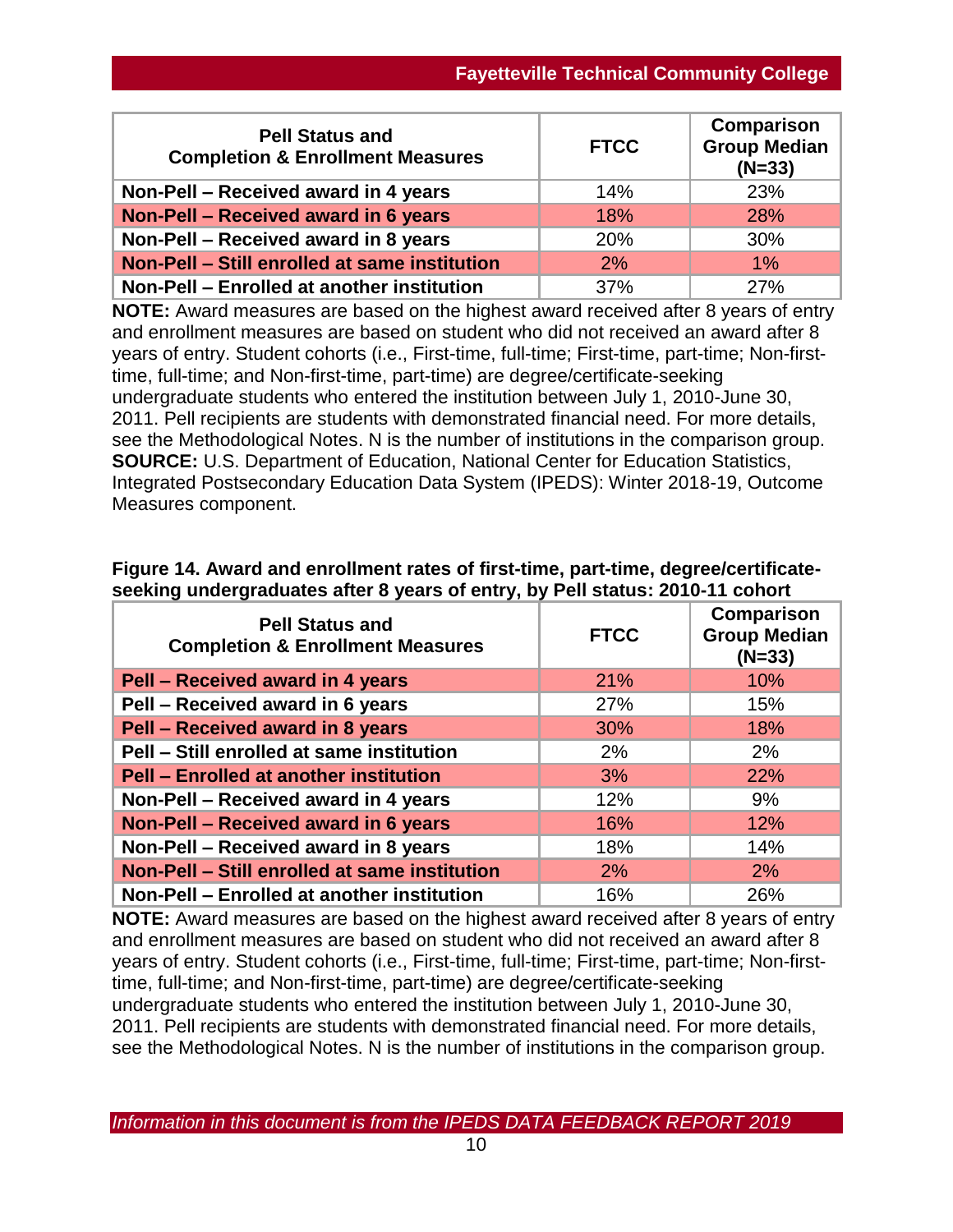**SOURCE:** U.S. Department of Education, National Center for Education Statistics, Integrated Postsecondary Education Data System (IPEDS): Winter 2018-19, Outcome Measures component.

### **Figure 15. Award and enrollment rates of non-first-time, full-time, degree/certificate-seeking undergraduates after 8 years of entry, by Pell status: 2010-11 cohort**

| <b>Pell Status and</b><br><b>Completion &amp; Enrollment Measures</b> | <b>FTCC</b> | Comparison<br><b>Group Median</b><br>$(N=33)$ |
|-----------------------------------------------------------------------|-------------|-----------------------------------------------|
| Pell - Received award in 4 years                                      | 17%         | 30%                                           |
| Pell- Received award in 6 years                                       | 23%         | 34%                                           |
| Pell - Received award in 8 years                                      | 33%         | 35%                                           |
| Pell - Still enrolled at same institution                             | 2%          | $1\%$                                         |
| <b>Pell - Enrolled at another institution</b>                         | 5%          | 30%                                           |
| Non-Pell - Received award in 4 years                                  | 29%         | 27%                                           |
| Non-Pell - Received award in 6 years                                  | 36%         | 32%                                           |
| Non-Pell - Received award in 8 years                                  | 49%         | 34%                                           |
| Non-Pell - Still enrolled at same institution                         | 2%          | $1\%$                                         |
| Non-Pell - Enrolled at another institution                            | 8%          | 37%                                           |

**NOTE:** Award measures are based on the highest award received after 8 years of entry and enrollment measures are based on student who did not received an award after 8 years of entry. Student cohorts (i.e., First-time, full-time; First-time, part-time; Non-firsttime, full-time; and Non-first-time, part-time) are degree/certificate-seeking undergraduate students who entered the institution between July 1, 2010-June 30, 2011. Pell recipients are students with demonstrated financial need. For more details, see the Methodological Notes. N is the number of institutions in the comparison group. **SOURCE:** U.S. Department of Education, National Center for Education Statistics, Integrated Postsecondary Education Data System (IPEDS): Winter 2018-19, Outcome Measures component.

## **Figure 16. Award and enrollment rates of non-first-time, part-time, degree/certificate-seeking undergraduates after 8 years of entry, by Pell status: 2010-11 cohort**

| <b>Pell Status and</b><br><b>Completion &amp; Enrollment Measures</b> | <b>FTCC</b> | Comparison<br><b>Group Median</b><br>$(N=33)$ |
|-----------------------------------------------------------------------|-------------|-----------------------------------------------|
| Pell - Received award in 4 years                                      | <b>29%</b>  | <b>22%</b>                                    |
| Pell- Received award in 6 years                                       | 36%         | 26%                                           |
| Pell - Received award in 8 years                                      | 62%         | 27%                                           |
| Pell - Still enrolled at same institution                             | 2%          | 2%                                            |
| <b>Pell - Enrolled at another institution</b>                         | 10%         | 32%                                           |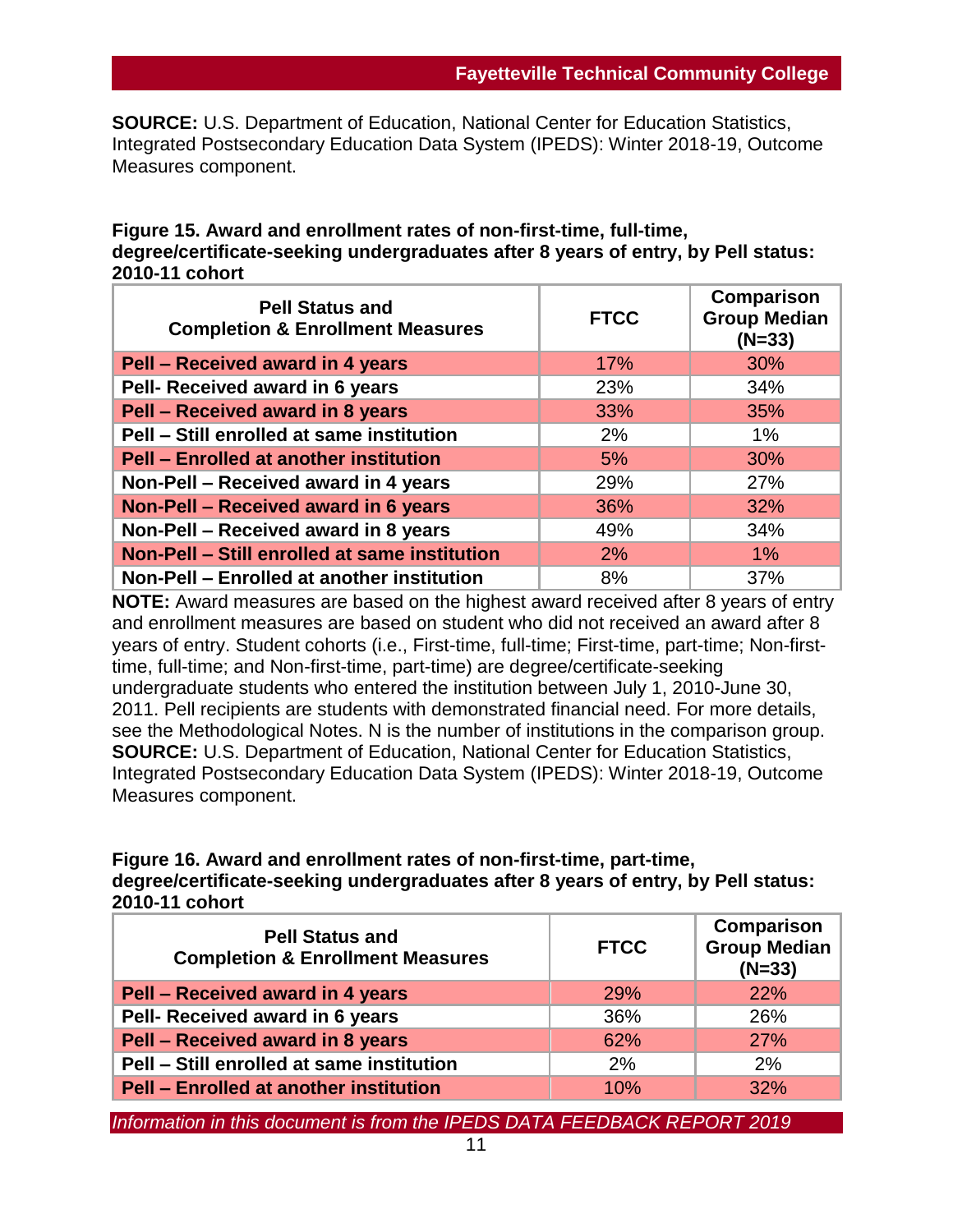| <b>Pell Status and</b><br><b>Completion &amp; Enrollment Measures</b> | <b>FTCC</b> | Comparison<br><b>Group Median</b><br>$(N=33)$ |
|-----------------------------------------------------------------------|-------------|-----------------------------------------------|
| Non-Pell – Received award in 4 years                                  | 16%         | 12%                                           |
| Non-Pell - Received award in 6 years                                  | 21%         | 15%                                           |
| Non-Pell - Received award in 8 years                                  | 29%         | 17%                                           |
| Non-Pell - Still enrolled at same institution                         | 1%          | $1\%$                                         |
| Non-Pell - Enrolled at another institution                            | 13%         | 39%                                           |

**NOTE:** Award measures are based on the highest award received after 8 years of entry and enrollment measures are based on student who did not received an award after 8 years of entry. Student cohorts (i.e., First-time, full-time; First-time, part-time; Non-firsttime, full-time; and Non-first-time, part-time) are degree/certificate-seeking undergraduate students who entered the institution between July 1, 2010-June 30, 2011. Pell recipients are students with demonstrated financial need. For more details, see the Methodological Notes. N is the number of institutions in the comparison group. **SOURCE:** U.S. Department of Education, National Center for Education Statistics, Integrated Postsecondary Education Data System (IPEDS): Winter 2018-19, Outcome Measures component.

| <b>Revenue Source</b>                | <b>FTCC</b> | Comparison<br>Group Median<br>$(N=33)$ |
|--------------------------------------|-------------|----------------------------------------|
| <b>Tuition and fees</b>              | 14%         | 15%                                    |
| <b>State appropriations</b>          | 45%         | 25%                                    |
| <b>Local appropriations</b>          | 10%         | 19%                                    |
| Government grants and contracts      | 26%         | 26%                                    |
| Private gifts, grants, and contracts | $0\%$       | $0\%$                                  |
| <b>Investment return</b>             | 0%          | 1%                                     |
| <b>Other core revenues</b>           | 3%          | 4%                                     |

## **Figure 17. Percent distribution of core revenues, by source: Fiscal year 2018**

**NOTE:** The comparison group median is based on those members of the comparison group that report finance data using the same accounting standards as the comparison institution. For more information, see the Methodological Notes. N is the number of institutions in the comparison group.

**SOURCE:** U.S. Department of Education, National Center for Education Statistics, Integrated Postsecondary Education Data System (IPEDS): Spring 2019, Finance component.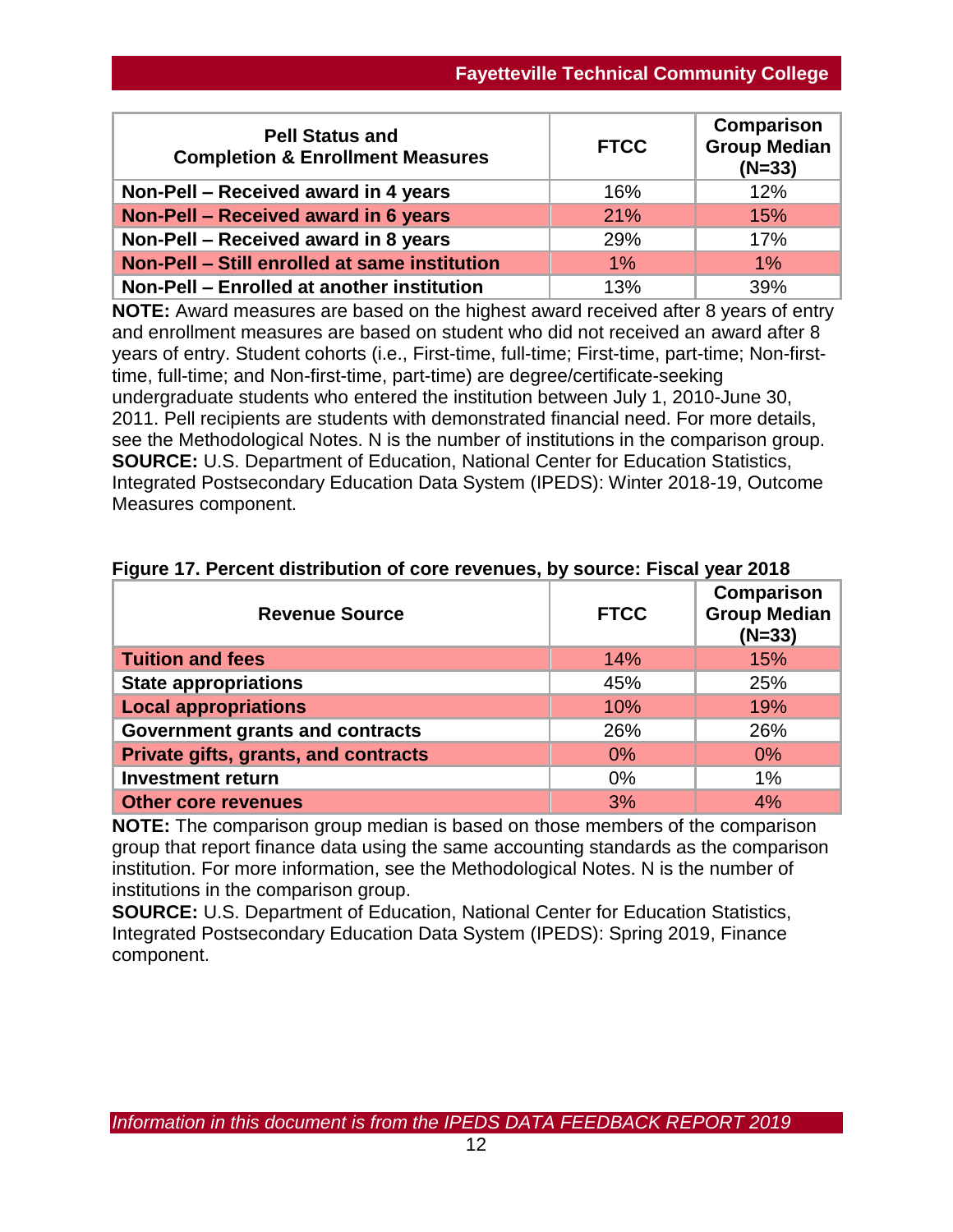| <b>Expense Function</b>      | <b>FTCC</b> | Comparison<br><b>Group Median</b><br>$(N=33)$ |
|------------------------------|-------------|-----------------------------------------------|
| <b>Instruction</b>           | \$5,869     | \$6,032                                       |
| <b>Research</b>              | \$0         | \$0                                           |
| <b>Public service</b>        | \$0         | \$70                                          |
| <b>Academic support</b>      | \$765       | \$1,211                                       |
| <b>Institutional support</b> | \$1,386     | \$1,739                                       |
| <b>Student services</b>      | \$780       | \$1,503                                       |
| <b>Other core expenses</b>   | \$1,810     | \$2,128                                       |

## **Figure 18. Core expenses per FTE enrollment, by function: Fiscal year 2018**

NOTE: Expenses per full-time equivalent (FTE) enrollment, particularly instruction, may be inflated because finance data includes all core expenses while FTE reflects credit activity only. For details on calculating FTE enrollment and a detailed definition of core expenses, see the Methodological Notes. N is the number of institutions in the comparison group.

SOURCE: U.S. Department of Education, National Center for Education Statistics, Integrated Postsecondary Education Data System (IPEDS): Fall 2018, 12-month Enrollment component and Spring 2019, Finance component.

| <b>Staff Category</b>                     | <b>FTCC</b> | Comparison<br><b>Group Median</b><br>$(N=33)$ |
|-------------------------------------------|-------------|-----------------------------------------------|
| <b>Postsecondary teachers and staff</b>   | 475         | 256                                           |
| <b>Instructional support occupations</b>  | 69          | 43                                            |
| <b>Management</b>                         | 77          | 36                                            |
| <b>Business and financial operations</b>  | 7           | 14                                            |
| <b>Computer, engineering, and science</b> | 31          | 18                                            |
| Community service, legal, arts, and media | 41          | 26                                            |
| <b>Healthcare</b>                         | $\Omega$    |                                               |
| <b>Other</b>                              | 294         | 126                                           |

## **Figure 19. Full-time equivalent staff, by occupational category: Fall 2018**

**NOTE:** Graduate assistants are not included. For calculation details, see the Methodological Notes. N is the number of institutions in the comparison group. **SOURCE:** U.S. Department of Education, National Center for Education Statistics, Integrated Postsecondary Education Data System (IPEDS): Spring 2019, Human Resources component.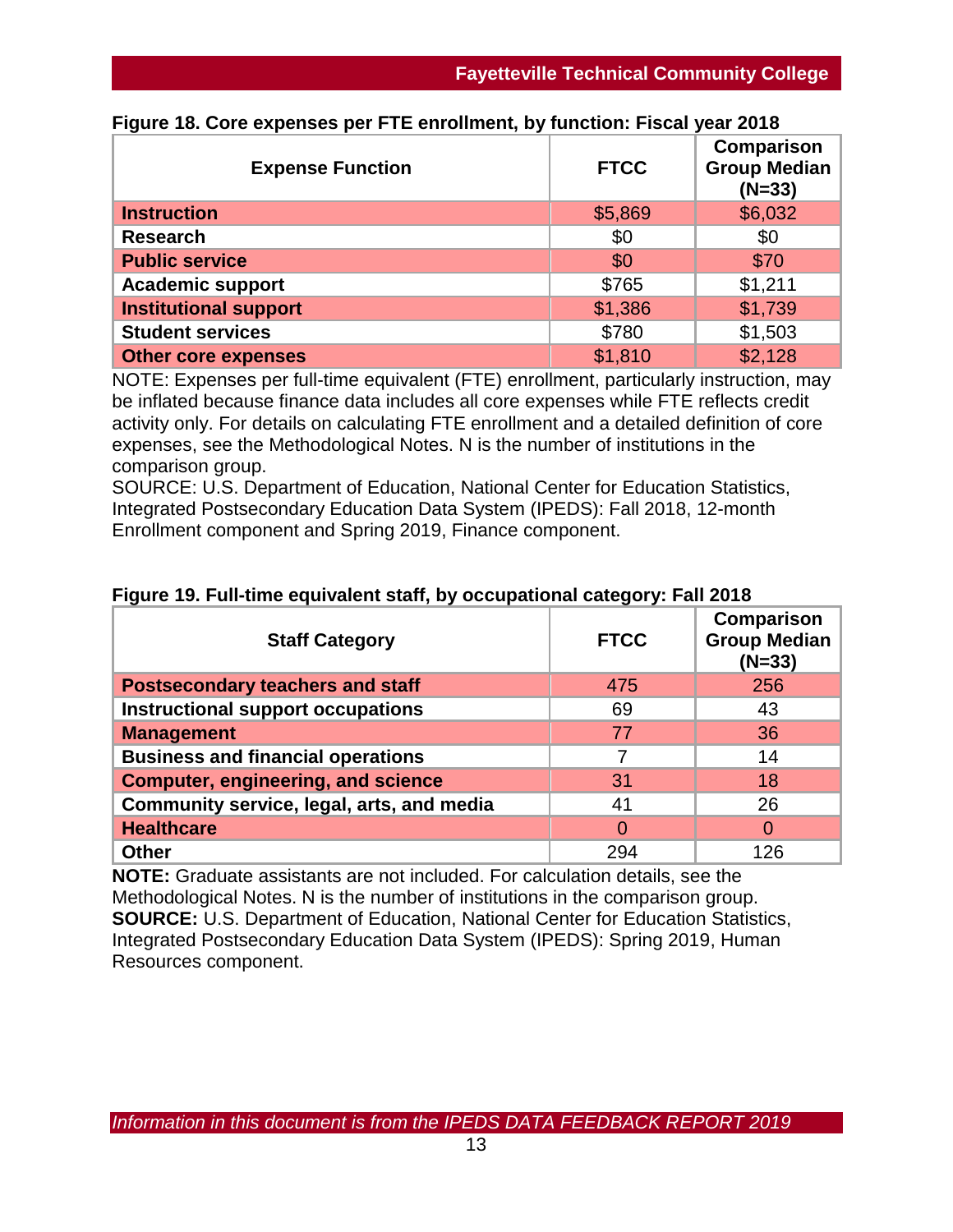| Figure 20. Average salaries of full-time instructional non-medical staff equated to |  |
|-------------------------------------------------------------------------------------|--|
| 9-months worked, by academic rank: Academic year 2018-19                            |  |

| <b>Academic Rank</b>              | <b>FTCC</b> | Comparison<br><b>Group Median</b> |
|-----------------------------------|-------------|-----------------------------------|
| All ranks (N=33)                  | \$52,456    | \$70,865                          |
| Professor (N=14)                  | N/A         | \$74,437                          |
| <b>Associate professor (N=14)</b> | N/A         | \$66,957                          |
| <b>Assistant professor (N=14)</b> | N/A         | \$58,175                          |
| <b>Instructor (N=23)</b>          | N/A         | \$60,762                          |
| Lecturer (N=3)                    | N/A         | \$49,000                          |
| No academic rank (N=10)           | \$52,456    | \$59,621                          |

**NOTE:** See Methodology Notes for more details on average salary. N is the number of institutions in the comparison group.

**SOURCE:** U.S. Department of Education, National Center for Education Statistics, Integrated Postsecondary Education Data System (IPEDS): Spring 2019, Human Resources component.

|      | Figure 21. Percent distribution of library collection, by material type: Fiscal Year |  |
|------|--------------------------------------------------------------------------------------|--|
| 2018 |                                                                                      |  |

| <b>Material Type</b>              | <b>FTCC</b> | Comparison<br><b>Group Median</b><br>$(N=33)$ |
|-----------------------------------|-------------|-----------------------------------------------|
| <b>Physical books</b>             | 11%         | 28%                                           |
| <b>Digital/Electronic books</b>   | 82%         | 40%                                           |
| <b>Physical media</b>             | 0%          | 2%                                            |
| <b>Digital/Electronic media</b>   | 8%          | 13%                                           |
| <b>Physical serials</b>           | 0%          | $0\%$                                         |
| <b>Digital/Electronic serials</b> | $0\%$       | 1%                                            |
| <b>Databases</b>                  | 0%          | 0%                                            |

**NOTE:** N is the number of institutions in the comparison group.

**SOURCE:** U.S. Department of Education, National Center for Education Statistics, Integrated Postsecondary Education Data System (IPEDS): Spring 2019, Academic Libraries component.

| Figure 22. Percent distribution of library expenses, by function: Fiscal Year 2018 |  |  |
|------------------------------------------------------------------------------------|--|--|
|------------------------------------------------------------------------------------|--|--|

| <b>Function</b>           | <b>FTCC</b> | Comparison<br><b>Group Median</b><br>$(N=33)$ |
|---------------------------|-------------|-----------------------------------------------|
| <b>Salaries and wages</b> | 38%         | 66%                                           |
| <b>Fringe benefits</b>    | 14%         | 17%                                           |
| <b>One-time purchases</b> | 10%         | 4%                                            |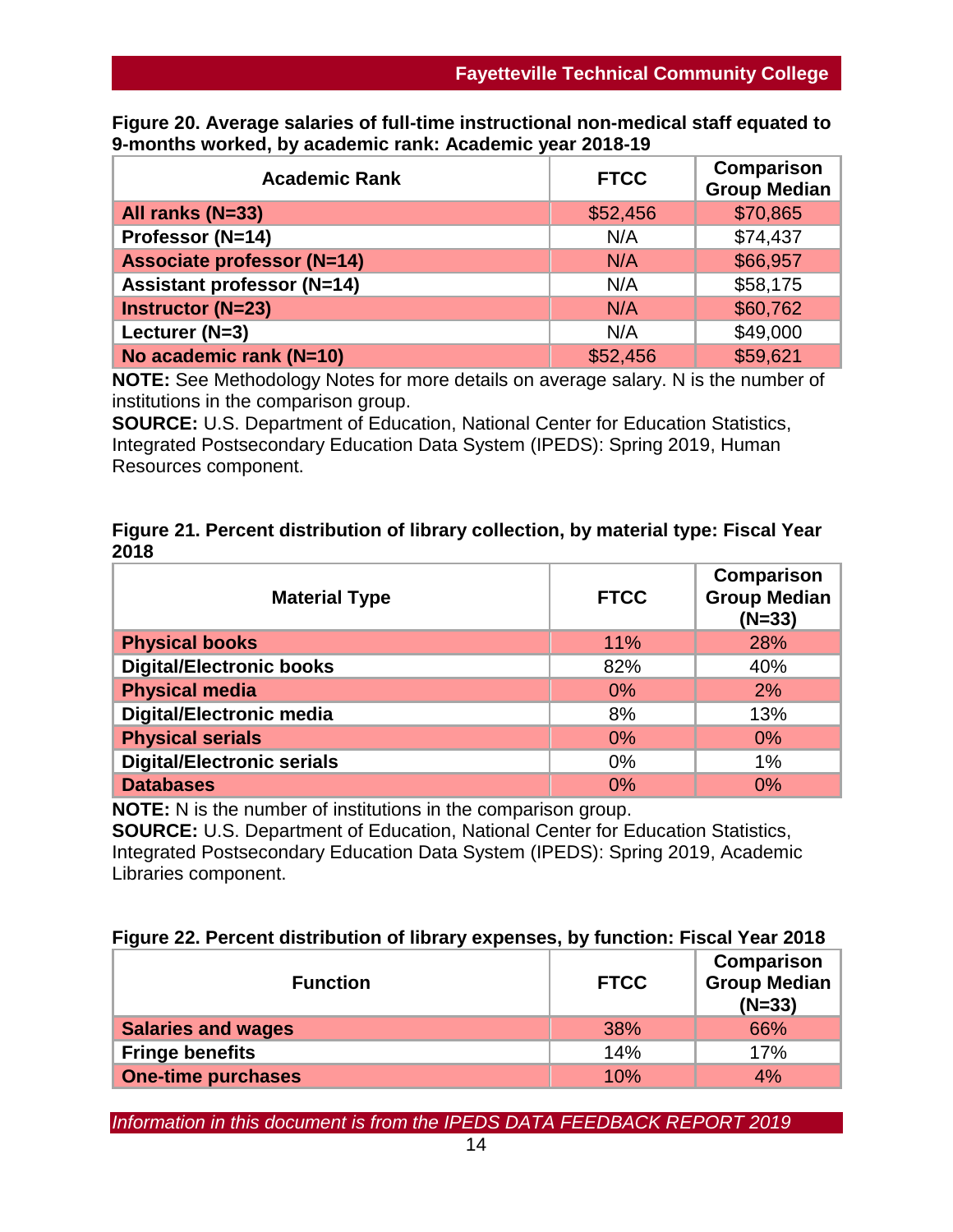| <b>Function</b>                             | <b>FTCC</b> | Comparison<br><b>Group Median</b><br>$(N=33)$ |
|---------------------------------------------|-------------|-----------------------------------------------|
| <b>Ongoing commitments to subscriptions</b> | 9%          | 7%                                            |
| <b>Other materials/services</b>             | 2%          | $1\%$                                         |
| <b>Operations and maintenance</b>           | 27%         | 3%                                            |

**NOTE:** N is the number of institutions in the comparison group.

**SOURCE:** U.S. Department of Education, National Center for Education Statistics, Integrated Postsecondary Education Data System (IPEDS): Spring 2019, Academic Libraries component.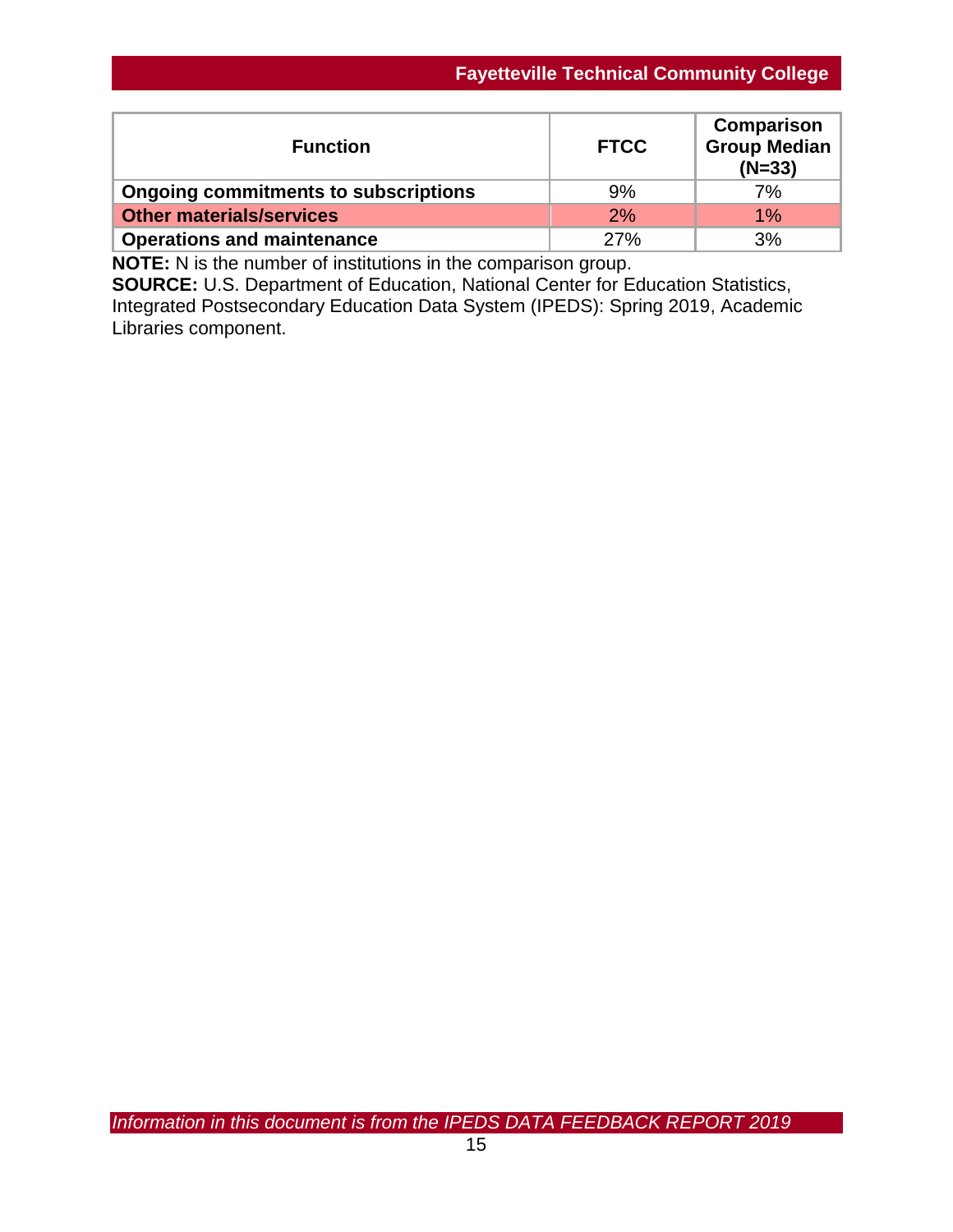### **Methodological Notes**

### **Overview**

This report is based on data supplied by institutions to IPEDS during 2018-19 data collection year. Response rates exceeded 99% for most surveys. IPEDS First Look reports at [http://nces.ed.gov/pubsearch/getpubcats.asp?sid=010](http://nces.ed.gov/pubsearch/getpubcats.asp?sid=010%20) provide some information on aggregate institutional responses. Furthermore, data used in this report are provisional level and may be revised for a limited time through the IPEDS Prior Year Revision system.

## **Use of Median Values for Comparison Group**

This report compares your institution's data to the median value for the comparison group for each statistic shown in the figure. If more than one statistic is present in a figure, the median values are determined separately for each indicator or statistic. Medians are not displayed for comparison groups with fewer than three values. Where percentage distributions are presented, median values may not add to 100%. To access all the data used to create the figures included in this report, go to 'Use the Data' portal on the IPEDS website at this provided link [\(http://nces.ed.gov/ipeds\)](http://nces.ed.gov/ipeds).

## **Missing Statistics**

If a statistic is not reported for your institution, the omission indicates that the statistic is not relevant to your institution and the data were not collected. Not all notes may be applicable to your report.

## **Use of Imputed Data**

All IPEDS data are subject to imputation for total (institutional) and partial (item) nonresponse. If necessary, imputed values were used to prepare your report.

## **Data Confidentiality**

IPEDS data are not collected under a pledge of confidentiality.

## **Disaggregation of Data by Race/Ethnicity**

When applicable, some statistics are disaggregated by race/ethnicity. Data disaggregated by race/ethnicity have been reported using the 1997 Office of Management and Budget categories. Detailed information about the race/ethnicity categories can be found at [https://nces.ed.gov/ipeds/Section/Resources.](https://nces.ed.gov/ipeds/Section/Resources)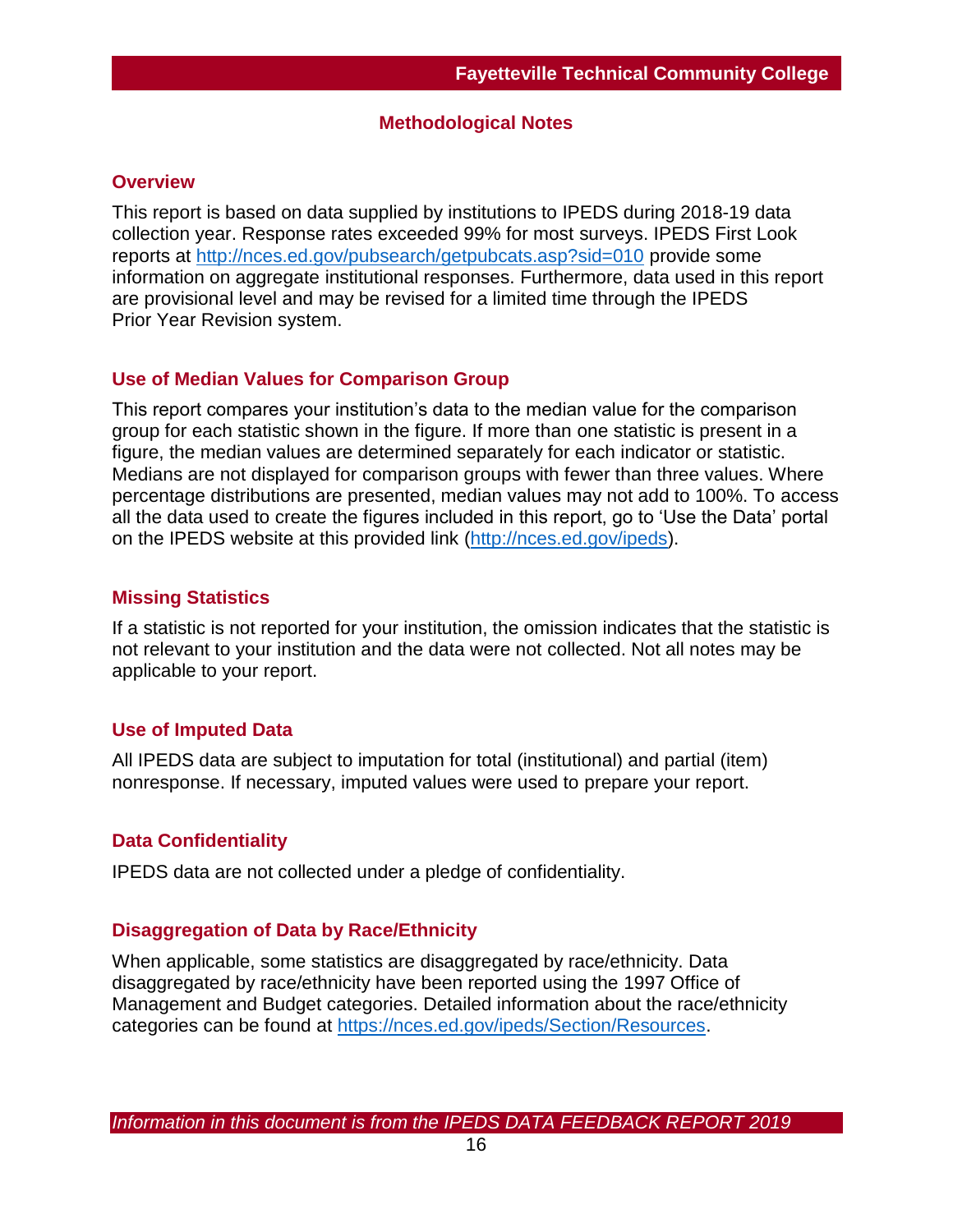## **Cohort Determination for Reporting Student Financial Aid, Graduation Rates, and Outcome Measures**

Student cohorts for reporting Student Financial Aid and Graduation Rates data are based on the reporting type of the institution. For institutions that report based on an academic year (those operating on standard academic terms), student counts and cohorts are based on fall term data. Student counts and cohorts for program reporters (those that do not operate on standard academic terms) are based on unduplicated counts of students enrolled during a full 12-month period.

Student cohorts for reporting Outcome Measures are based on a full-year cohort from July 1-June 30 for all degree-granting institutions.

## **DESCRIPTION OF STATISTICS USED IN THE FIGURES**

## **Admissions (only for non-open-admissions schools)**

#### *Admissions and Test Score Data*

Admissions and test score data are presented only for institutions that do not have an open admission policy, and apply to first-time, degree/certificate-seeking undergraduate students only. Applicants include only those students who fulfilled all requirements for consideration for admission and who were notified of one of the following actions: admission, non-admission, placement on a wait list, or application withdrawn (by applicant or institution). Admitted applicants (admissions) include wait-listed students who were subsequently offered admission. Early decision, early action, and students who began studies during the summer prior to the fall reporting period are included. For customized Data Feedback Reports, test scores are presented only if scores are required for admission.

#### **Student Enrollment**

#### *Enrollment Counts*

12-month Enrollment captures a cumulative unduplicated headcount of enrollment over the full 12-month period beginning July 1 and ending June 30. In contrast, Fall Enrollment captures number of students enrolled on a particular date in the fall. Fall enrollment is often referred to as a "snapshot" of an institution's enrollment at a specific time.

#### *FTE Enrollment*

The full-time equivalent (FTE) enrollment used in this report is the sum of the institution's FTE undergraduate enrollment and FTE graduate enrollment (as calculated from or reported on the 12-month Enrollment component). Undergraduate and graduate FTE are estimated using 12-month instructional activity (credit and/or contact hours).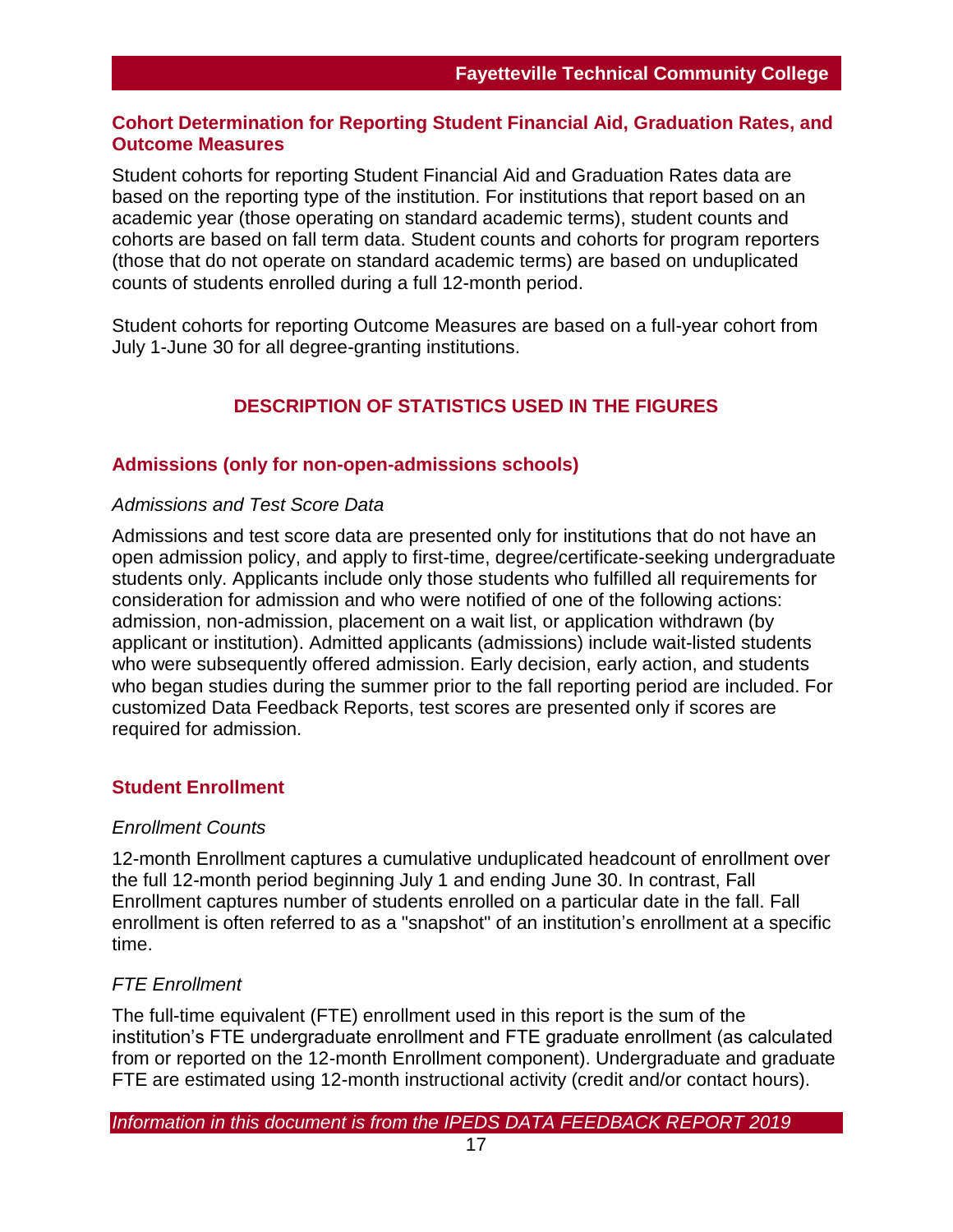See "Calculation of FTE Students (using instructional activity)" in the IPEDS Glossary at [https://surveys.nces.ed.gov/ipeds/VisGlossaryAll.aspx.](https://surveys.nces.ed.gov/ipeds/VisGlossaryAll.aspx)

## *Total Entering Undergraduate Students*

Total entering students are students at the undergraduate level, both full- and part-time, new to the institution in the fall term (or the prior summer term who returned in the fall). This includes all first-time undergraduate students, students transferring into the institution at the undergraduate level, and non-degree/certificate-seeking undergraduates entering in the fall. Only degree-granting, academic year reporting institutions provide total entering student data.

### **Completions**

#### *Completions and Completers*

Completions collects data on undergraduate and graduate completions and completers in a 12-month period. Completions are the counts of postsecondary awards granted where each award reported once but multiple awards may be reported for one recipient. Completers are the counts of students granted postsecondary awards. The count of completers is collected in two ways. The first way counts all completers, while the second way counts completers by award level (e.g., number of associate's completers, number of bachelor's completers).

#### **Student Financial Aid**

#### *Financial Aid Recipients and Amounts*

Student Financial Aid collects the counts of undergraduate students awarded different types of financial aid and the total amounts of aid awarded. The average dollar amount of aid awarded is then calculated. In addition, Student Financial Aid collects counts of full-time, first-time undergraduate student awarded aid and amounts of aid, and counts of undergraduate and graduate students receiving military educational benefits.

#### **Charges and Net Price**

#### *Average Institutional Net Price*

IPEDS collects data to calculate average net price at each institution for two groups of undergraduate students: those awarded grant aid and those awarded Title IV federal aid.

*Information in this document is from the IPEDS DATA FEEDBACK REPORT 2019* Average net price is calculated for full-time, first-time degree/certificate-seeking undergraduates who were awarded grant or scholarship aid from the federal government, state/local government, or the institution anytime during the full aid year. For public institutions, this includes only students who paid the in-state or in-district tuition rate. Other sources of grant aid are excluded. Average net price is generated by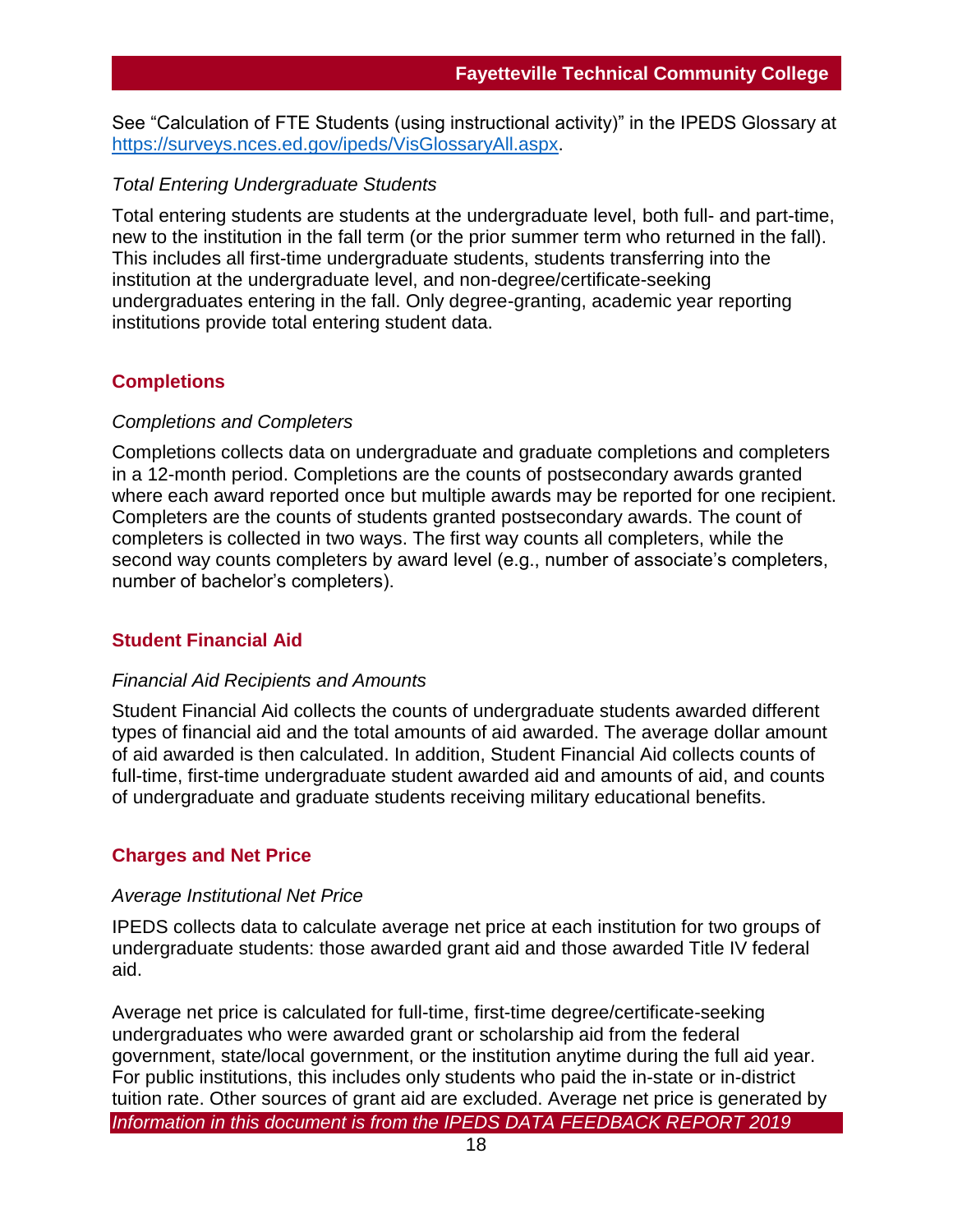subtracting the average amount of federal, state/local government, and institutional grant and scholarship aid from the total cost of attendance. Total cost of attendance is the sum of published tuition and required fees, books and supplies, and the average room and board and other expenses.

For the purpose of the IPEDS reporting, aid awarded refers to financial aid that was awarded to, and accepted by, a student. This amount may differ from the aid amount that is disbursed to a student.

#### **Retention, Graduation Rates, and Outcome Measures**

#### *Retention Rates*

Retention rates are measures at which students persist in their educational program at an institution, expressed as a percentage. For four-year institutions, this is the percentage of first-time bachelors (or equivalent) degree-seeking undergraduates from the previous fall who are again enrolled in the current fall. For all other institutions this is the percentage of first-time degree/certificate-seeking students from the previous fall who either re-enrolled or successfully completed their program by the current fall. The full-time retention rate is calculated using the percentage of full-time, first-time degree/certificate-seeking undergraduates, while the part-time rate is calculated using the percentage of part-time, first-time degree/certificate-seeking undergraduates.

#### *Graduation Rates and Transfer-out Rate*

Graduation rates are those developed to satisfy the requirements of the Student Rightto-Know Act and Higher Education Act, as amended, and are defined as the total number of individuals from a given cohort of full-time, first-time degree/certificateseeking undergraduates who completed a degree or certificate within a given percent of normal time to complete all requirements of the degree or certificate program; divided by the total number of students in the cohort of full-time, first-time degree/certificate-seeking undergraduates minus any allowable exclusions. Institutions are permitted to exclude from the cohort students who died or were totally and permanently disabled; those who left school to serve in the armed forces or were called up to active duty; those who left to serve with a foreign aid service of the federal government, such as the Peace Corps; and those who left to serve on an official church mission.

A further extension of the traditional Graduation Rates (GR) component which carries forward 100% and 150% graduation rates data previously reported in the GR component is the Graduation Rates 200% (GR200) component, which request information on any additional completers and exclusions from the cohort between 151% and 200% normal time for students to complete all requirements of their program of study.

*Information in this document is from the IPEDS DATA FEEDBACK REPORT 2019* Transfer-out rate is the total number of students from the cohort who are known to have transferred out of the reporting institution (without earning a degree/award) and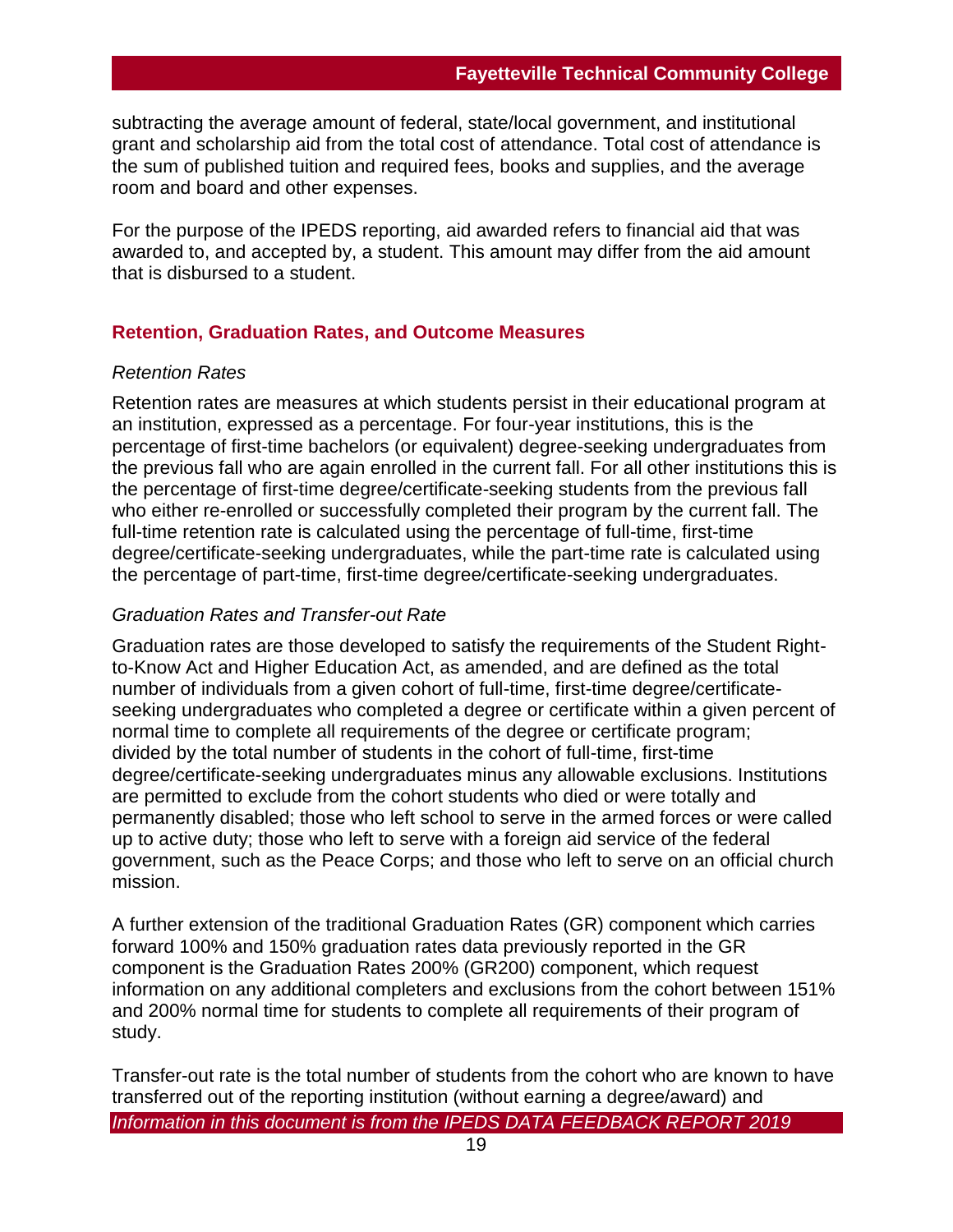subsequently re-enrolled at another institution within the same time period; divided by the same adjusted cohort (initial cohort minus allowable exclusions) as described above. Only institutions with a mission that includes providing substantial preparation for students to enroll in another eligible institution are required to report transfers out.

### *Outcome Measures Data*

Alternative measures of student success are reported by degree-granting institutions to describe the outcomes of four degree/certificate-seeking undergraduate student groups: Full-time, first-time (FTFT); Part-time, first-time (PTFT); Full-time, non-first-time (FTNFT); and Part-time, non-first-time (PTNFT). Additionally, each of the four cohorts collects data on two subcohorts: Pell grant recipients and non-Pell grant recipients. These measures provide the 4-year, 6-year, and 8-year award rates (or completions rates) after entering an institution. NCES calculates award rates by dividing a cohort's or subcohort's adjusted cohort into the number of total awards at 4-year, 6-year, and 8 year status points.

The initial cohort can be revised and take allowable exclusions resulting in an adjusted cohort. Institutions are permitted to exclude from the initial cohort students who died or were totally and permanently disabled; those who left school to serve in the armed forces or were called up to active duty; those who left to serve with a foreign aid service of the federal government, such as the Peace Corps; and those who left to serve on an official church mission.

The highest award and the type of award (i.e., certificate, Associate's, or Bachelor's) are reported at each status point. For students who did not earn an undergraduate award after 8-years of entry, the enrollment statuses are reported as either still enrolled at the institution, or subsequently transferred out of the institution. Unlike the Graduation Rates data, all institutions must report on a full-year cohort (students entering July 1 of one year to June 30 to the next) and on their transfer out students, regardless if the institution has a mission that provides substantial transfer preparation.

## **Finance**

#### *Core Revenues*

Core revenues for public institutions reporting under GASB standards include tuition and fees; government (federal, state, and local) appropriations and operating and nonoperating grants/contracts; private gifts, grants, and contracts (private operating grants/contracts plus gifts and contributions from affiliated entities); sales and services of educational activities; investment income; other operating and nonoperating sources; and other revenues and additions (capital appropriations and grants and additions to permanent endowments). "Other core revenues" include federal appropriations, sales and services of educational activities, other operating and nonoperating sources, and other revenues and additions.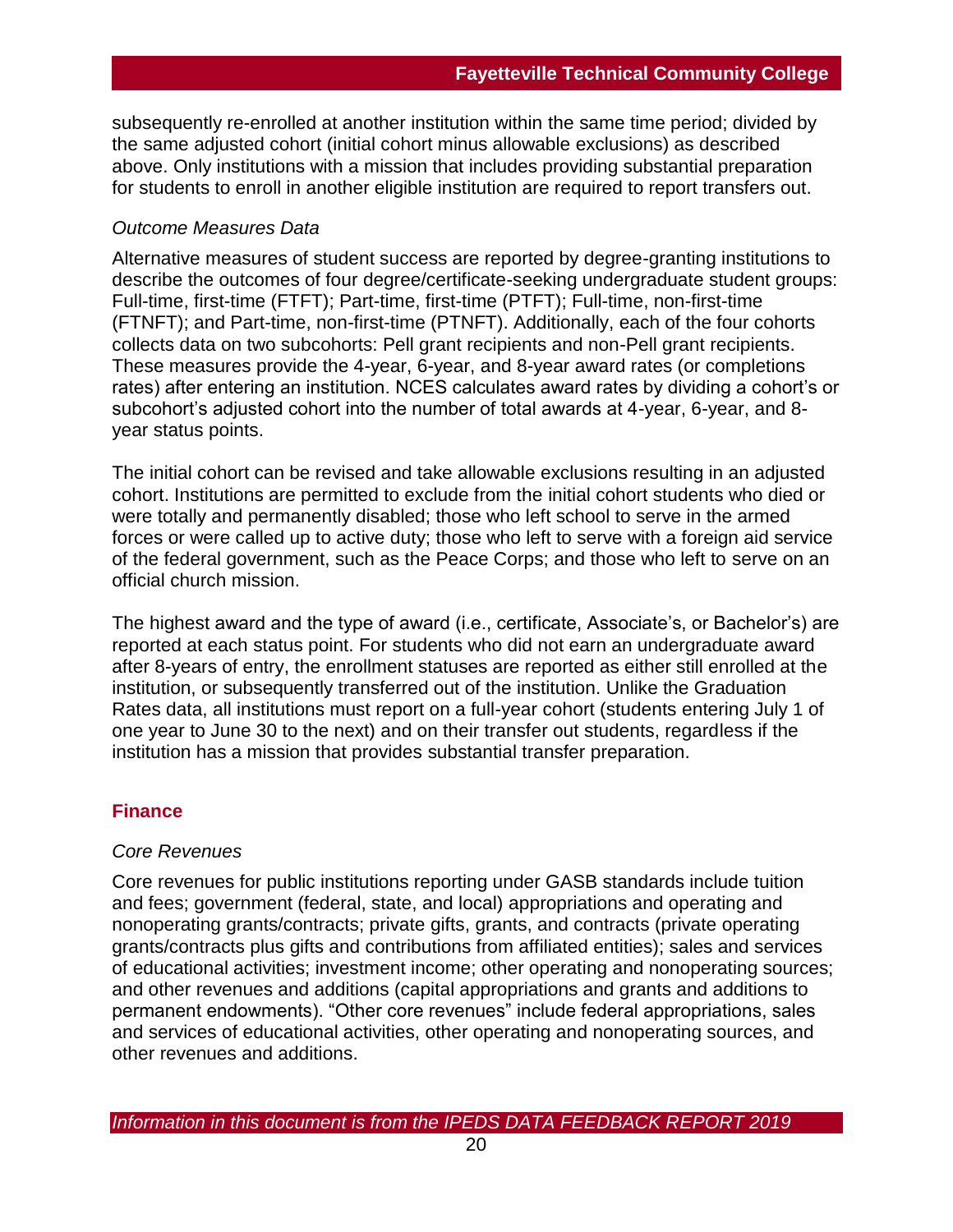Core revenues for private, not-for-profit institutions (and a small number of public institutions) reporting under FASB standards include tuition and fees; government (federal, state, and local) appropriations and grants/contracts; private gifts, grants/contracts (including contributions from affiliated entities); investment return; sales and services of educational activities; and other sources (a generated category of total revenues minus the sum of core and noncore categories on the Finance component). "Other core revenues" include government (federal, state, and local) appropriations, sales and services of educational activities, and other sources.

Core revenues for private, for-profit institutions reporting under FASB standards include tuition and fees; government (federal, state, and local) appropriations and grants/contracts; private grants/ contracts; investment income; sales and services of educational activities; and other sources (a generated category of total revenues minus the sum of core and noncore categories on the Finance component). "Other core revenues" include government (federal, state, and local) appropriations and other sources.

At degree-granting institutions, core revenues exclude revenues from auxiliary enterprises (e.g., bookstores and dormitories), hospitals, and independent operations. Non-degree-granting institutions do no report revenue from auxiliary enterprises in a separate category, and thus may include these amounts in the core revenues from other sources.

## *Core Expenses*

Core expenses include expenses for instruction, research, public service, academic support, institutional support, student services, grant aid/scholarships and fellowships (net of discounts and allowances), and other functional expenses (a generated category of total expense minus the sum of core and noncore functions on the Finance component). Expenses for operation and maintenance of plant, depreciation, and interest are allocated to each of the other functions. Core expenses at degreegranting institutions exclude expenses for auxiliary enterprises (e.g., bookstores and dormitories), hospitals, and independent operations. Non-degree-granting institutions do not report expenses for auxiliary enterprises in a separate category and thus may include these amounts in the core expenses as other expenses. "Other core expenses" is the sum of grant aid/scholarships and fellowships and other expenses.

## *Endowment Assets*

Endowment assets, for public institutions under GASB standards, and private, not-forprofit institutions under FASB standards, include gross investments of endowment funds, term endowment funds, and funds functioning as endowment for the institution and any of its foundations and other affiliated organizations. Private, for-profit institutions under FASB do not hold or report endowment assets.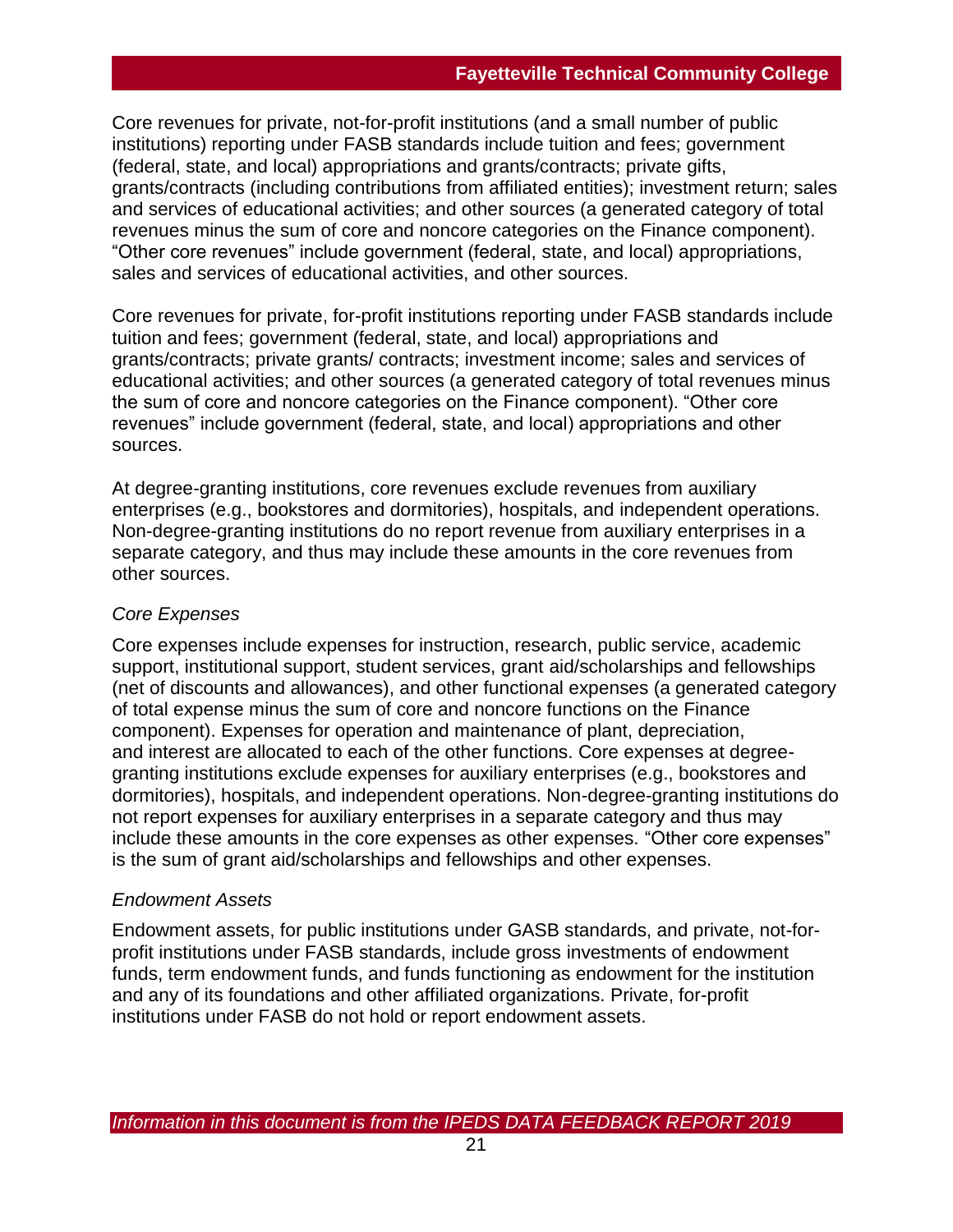## *Salaries and Wages*

Salaries and wages for public institutions under GASB standards and private (not-forprofit and for-profit) institutions under FASB standards, include amounts paid as compensation for services to all employees regardless of the duration of service, and amounts made to or on behalf of an individual over and above that received in the form of a salary or wage.

## **Staff**

### *FTE Staff*

The full-time-equivalent (FTE) by occupational category is calculated by summing the total number of full-time staff and adding one-third of the total number of part-time staff. Graduate assistants are not included.

### *Equated Instructional Non-Medical Staff Salaries*

Institutions reported the number of full-time nonmedical instructional staff and their salary outlays by academic rank, gender, and the number of months worked (9-, 10-, 11-, and 12-months). Salary outlays for staff who worked 10-, 11-, and 12-months were equated to 9-months of work by multiplying the outlays reported for 10-months by 0.90, the outlays reported for 11 months by 0.818, and the outlays reported for 12-months by 0.75. The equated 10-, 11-, and 12-outlays were then added to the outlays for instructional staff that worked 9-months to generate a total 9-month equated salary outlay. The total 9-month equated outlay was then divided by total number of instructional non-medical staff to determine an equated 9-month average salary. This calculation was done for each academic rank. Salary outlays were not reported for staff that work less than 9-months and were excluded.

## *Student-to-Faculty Ratio*

Institutions can provide their institution's student-to-faculty ratio (i.e., student-toinstructional staff) for undergraduate programs or follow the NCES guidance in calculating their student-to-faculty ratio, which is as follows: the number of FTE students (using Fall Enrollment survey data) divided by total FTE instructional staff (using the total Primarily instruction + Instruction/research/public service staff reported in Human Resources component and adding any not primarily instructional staff that are teaching a credit course). For this calculation, FTE for students is equal to the number of the fulltime students plus one-third the number of part-time students; FTE for instructional staff is similarly calculated. Students in "stand-alone" graduate or professional programs (such as, medicine, law, veterinary, dentistry, social work, or public health) and instructional staff teaching in these programs are excluded from the FTE calculations.

## **Additional Methodological Information**

Additional methodological information on the IPEDS components can be found in the publications available at [http://nces.ed.gov/pubsearch/getpubcats.asp?sid=010.](http://nces.ed.gov/pubsearch/getpubcats.asp?sid=010)